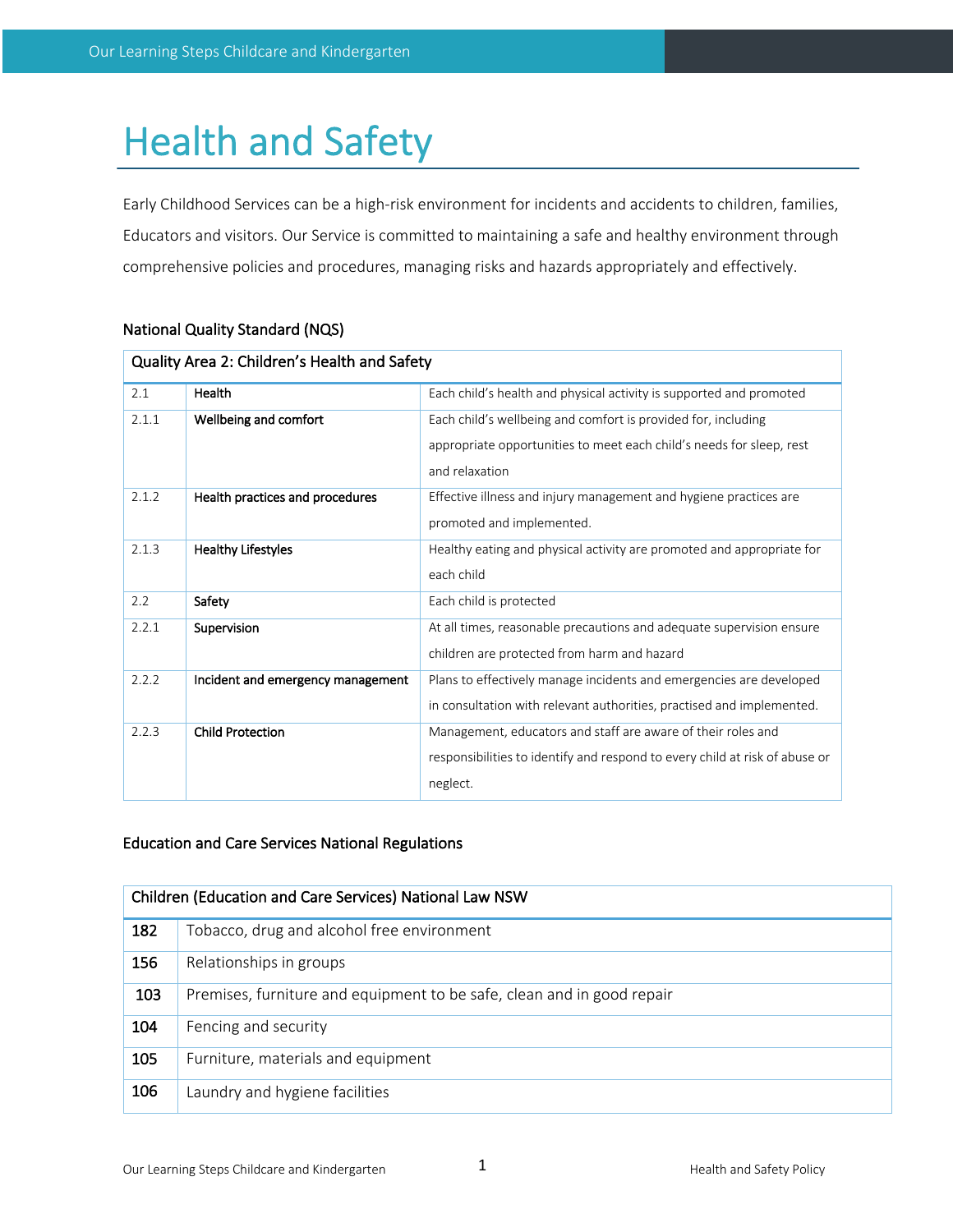| 107 | Space requirements-indoor                                                           |
|-----|-------------------------------------------------------------------------------------|
| 108 | Space requirements-outdoor space                                                    |
| 109 | Toilet and hygiene facilities                                                       |
| 110 | Ventilation and natural light                                                       |
| 111 | Administrative space                                                                |
| 112 | Nappy change facilities                                                             |
| 113 | Outdoor space-natural environment                                                   |
| 114 | Outdoor space-shade                                                                 |
| 115 | Premises designed to facilitate supervision                                         |
| 116 | Assessments of family day care residences and approved family day care venues       |
| 117 | Glass (additional requirement for family day care                                   |
| 73  | <b>Educational programs</b>                                                         |
| 74  | Documenting of child assessments or evaluations for delivery of educational program |
| 75  | Information about the educational program to be kept available                      |
| 76  | Information about educational program to be given to parents                        |
| 80  | Weekly menu                                                                         |
| 86  | Notification to parents of incident, injury, trauma and illness                     |
| 99  | Children leaving the education and care service premises                            |
| 102 | Authorisation for excursions                                                        |
| 111 | Administrative space (centre-based services)                                        |
| 158 | Children's attendance records to be kept by approved provider                       |
| 168 | Policies and procedures are required in relation to enrolment and orientation       |
| 171 | Policies and procedures to be kept available                                        |

# RELATED POLICIES

Physical Environment Policy Supervision of Medication Policy Arrival and Departure Policy Incident, Illness, Accident and Trauma Policy Clothing Policy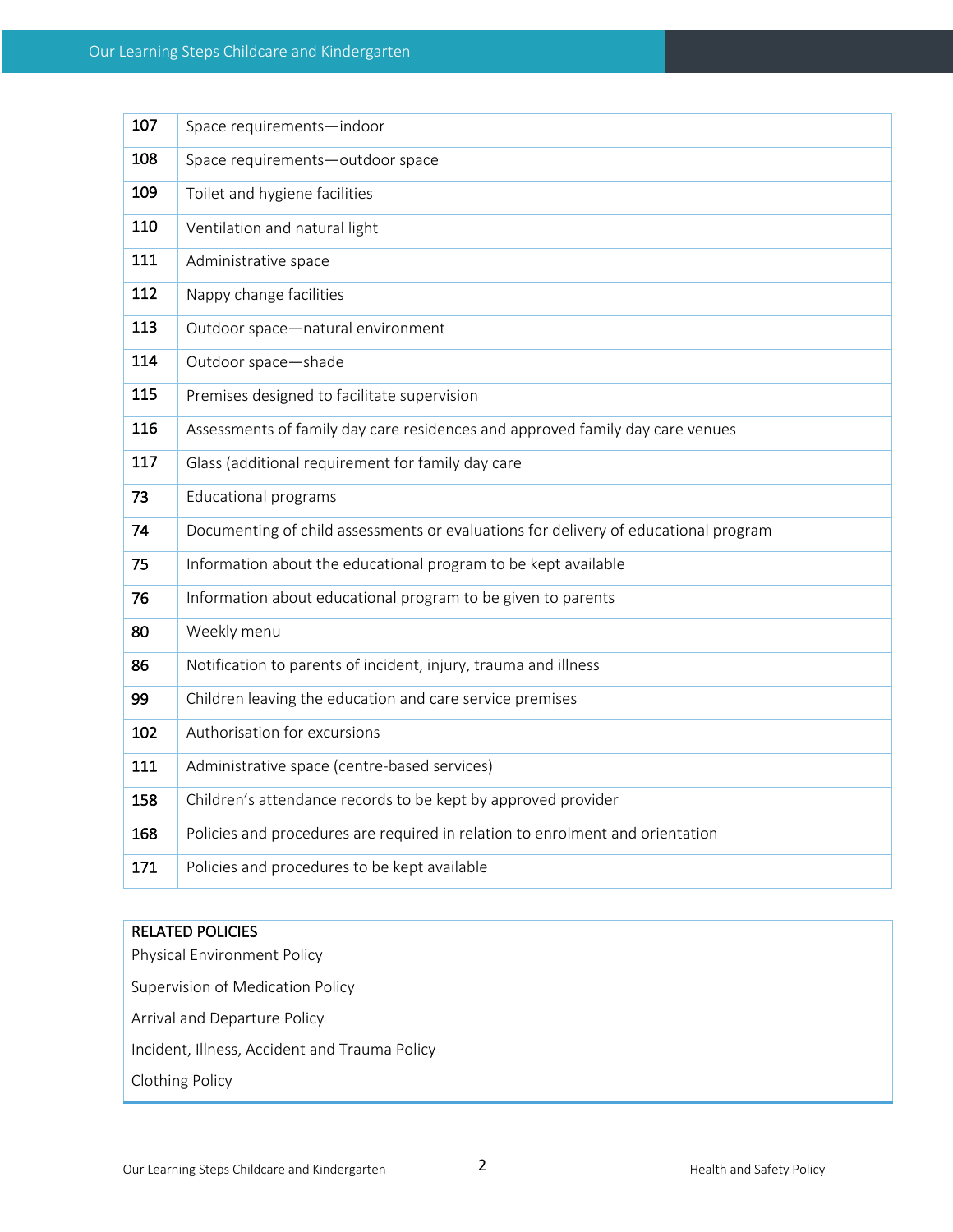Hand Washing Policy Sick Children Policy Child Protection Policy Sun Safety Policy Water Safety Policy Safe Storage of Hazardous Substances Policy Orientation of New Families Policy Governance Policy

# PURPOSE

We aim to protect the health, safety and welfare of children, Educators, families and visitors of the Service by complying with current health and safety law and legislation.

#### SCOPE

This policy applies to children, families, staff, management and visitors of the Service.

### IMPLEMENTATION

New work health and safety (WHS) laws have commenced in the following States and Territories, using harmonised WHS legislation instead of previous OH&S laws:

- Commonwealth
- Australian Capital Territory
- New South Wales
- Northern Territory
- Queensland
- Tasmania
- South Australia

Victoria and Western Australia are yet to develop new legislation.

The National Quality Framework establishes the standards and learning frameworks to provide high quality inclusive education and care in early and middle childhood settings, which can only occur in a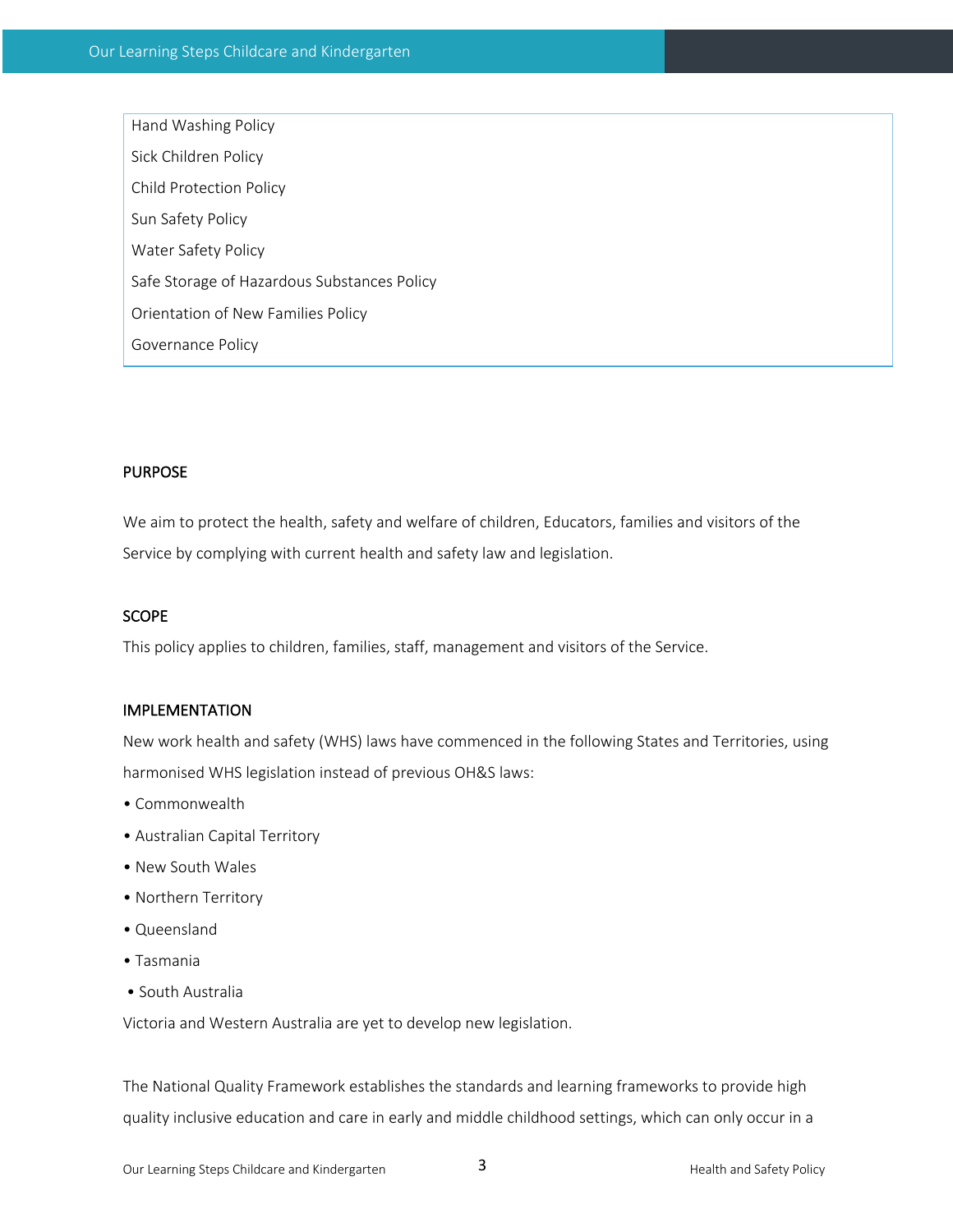safe and healthy work environment. The NQF makes few unambiguous references to work health and safety as it is part of different legislation that sits alongside and compliments this framework.

Good work health and safety policies, procedures and practices ensure that:

• Management fulfils its responsibility to provide a safe work place, without any negative impact on the health and wellbeing of employees;

- Employees meet their health and safety obligations and are safe in the workplace;
- The work environment supports quality early education and care.

We are dedicated to ensuring that all health and safety needs are met through the implementation of operative hygiene practices to control the spread of infectious diseases, the prevention and management of injuries and illness and providing a safe and secure physical environment for children. In any occurrences where children show any signs of illness, accident, injury or trauma, educators will refer to the Incident, Injury, Trauma and Illness Policy.

The importance of children's nutritional and physical health needs will be promoted by educating children about a healthy lifestyle which will be reinforced through the everyday routine and experiences. Information on health, hygiene, safe food and dental care principles and practices will be displayed at the Service to provide families with more information.

We believe in quality education and care in an environment that provides for their protection through adequate supervision, safe experiences and environments, and emergency vigilance. Educators at the Service are dedicated to understanding their legal and ethical responsibility to protect the children enrolled at the Service.

#### Arrangements for Laundering of Soiled Items

• Soiled clothing will be returned to a child's home for laundering. Educators will remove soiled content and placed into a plastic bag. Items will be stored securely in a sealed container and not placed in the child's bag. For more information refer to the Nappy change and toileting procedure.

#### Choosing Appropriate Resources and Equipment

• The Approved Provider will be ultimately responsible for any purchases of equipment.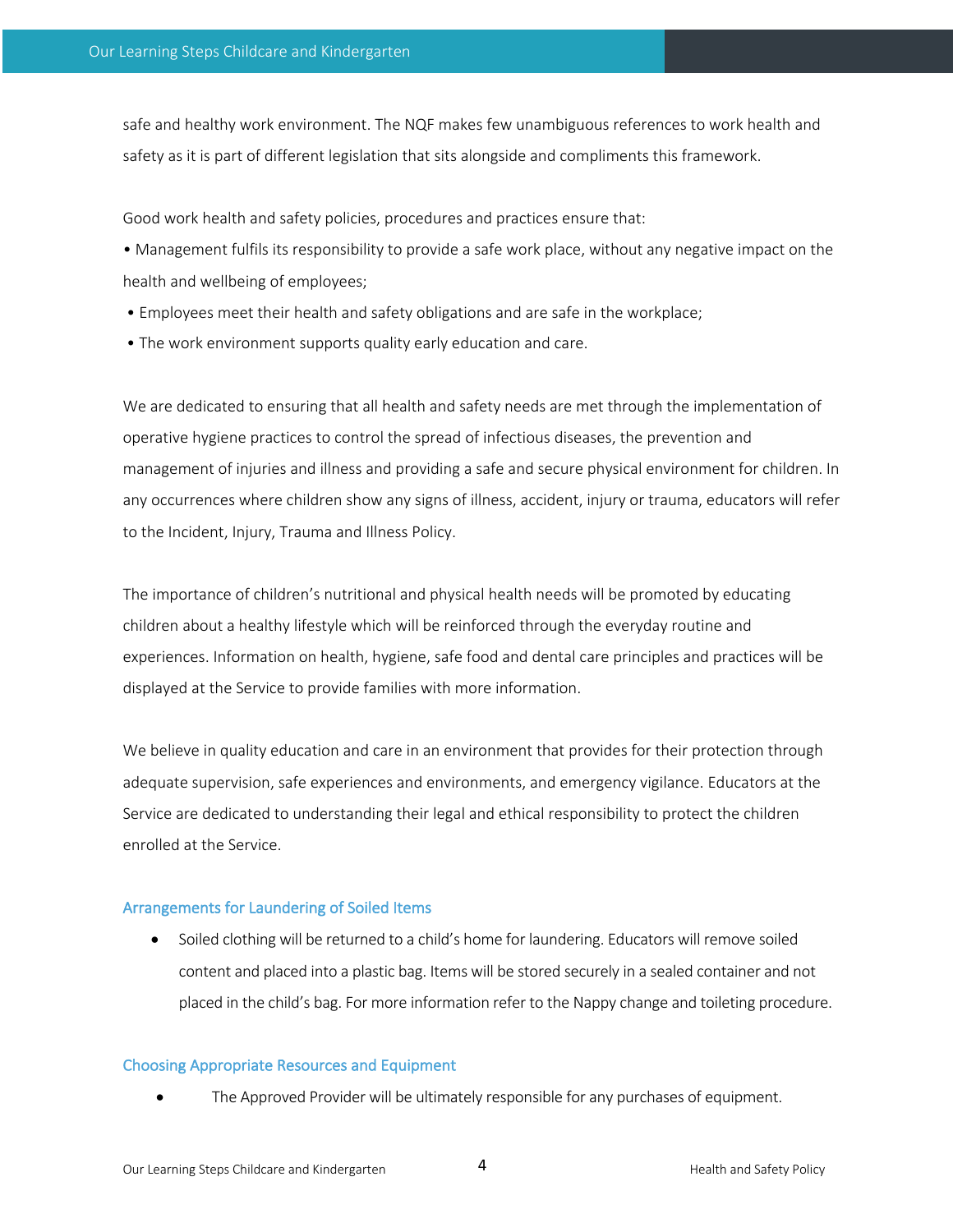- Educators will document any equipment which needs maintenance on a prioritised basis on the maintenance register.
- Resources and equipment will be chosen to reflect the cultural diversity of the Service's community and the cultural diversity of contemporary Australia.
- The Service will actively pursue the contribution of families regarding toys and equipment at the Service
- All new equipment will be checked against Australian Safety Standards
- Children will be carefully introduced to new toys & pieces of equipment and taught how to use and care for them appropriately.
- Equipment that should only be used under supervision will be stored in a safe place out of children's reach.
- The use of pools and toys or equipment which involves the use of water will be used under the direct supervision of educators. All equipment will be emptied of water when not in use, and stored in such a manner that it cannot collect water.
- Equipment will be checked regularly by the educators to ensure it is in a clean and safe condition which will be recorded on the appropriate indoor and outdoor safety checklist.
- The Approved Provider will advise educators about the purchase of new equipment and ensure a risk assessment has been conducted.

# The children's learning environment

- The Service will keep a record of any changes that is made to the physical environment of the Service, such as rearranging of rooms etc to show continuous improvement.
- The Service will document the links between the arrangements and choice of resources and equipment and the children's learning in the program.

# On-going Maintenance

- The Service will reflect on the environment and establish a plan certifying that the environment continuously collaborates with our philosophy of providing a safe and secure environment, stimulating and engaging for all who interact with it.
- The Approved Provider/Nominated Supervisor will also ensure that the Service and its grounds comply with Local Government and regulations regarding fire ventilation, natural and artificial lighting and safety glass.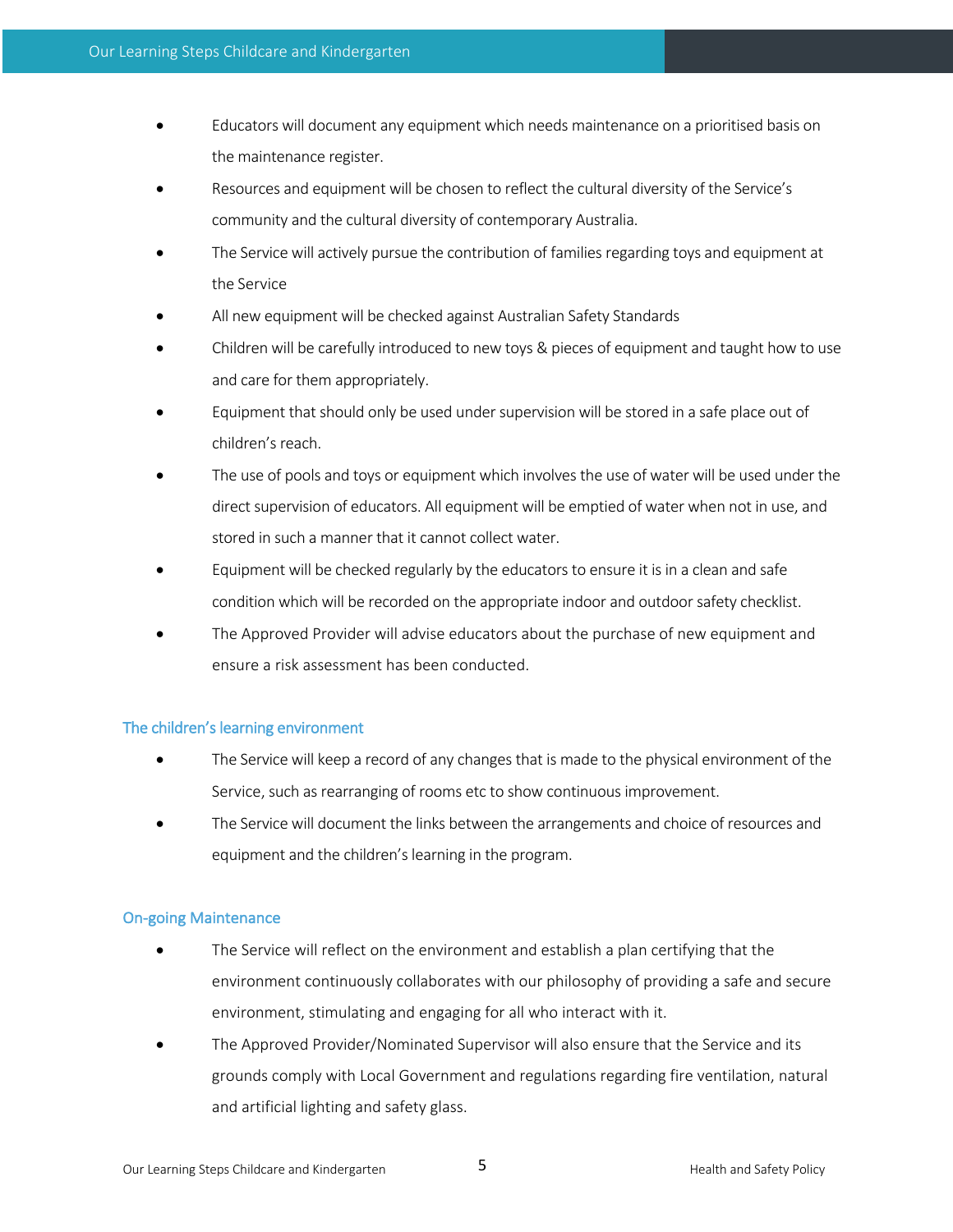• Should the Service undertake major renovations, management plans will be put in place to ensure that the safety of educators, children, families and others at the Service is not compromised.

# The Children's Groupings

- Our Service groups the children throughout the day according to their age and/or developmental stage. Within each room children are able to explore and experience their own temperaments in both the indoor and outdoor environment. For example, providing children the opportunity to explore quiet play spaces, such as our book corner and a loud/physical play space such as the block area.
- For children to interact with the children and educators from other rooms in the Service, in the morning we have family grouping, where all children attending the Service are together.

# Safety Checks

A daily inspection of the premises will be undertaken before children begin to arrive. This inspection will include the:

- Service Perimeters
- Fences/Fence Line
- Gates
- Paths
- Buildings
- All rooms accessible by children
- Fixed equipment
- Sand Pit

This must to be done in order to identify any dangerous objects in the grounds ranging from sharps to poisonous or dangerous plants and animals. To ensure best practice, the daily safety checks will be conducted prior to the children arriving at the Service.

In the event of a sharp object being found (for example a syringe) educators will wear gloves and use tongs to pick up the object and place it in the 'sharps box'. This box will be disposed of as per the recommendations of our local council.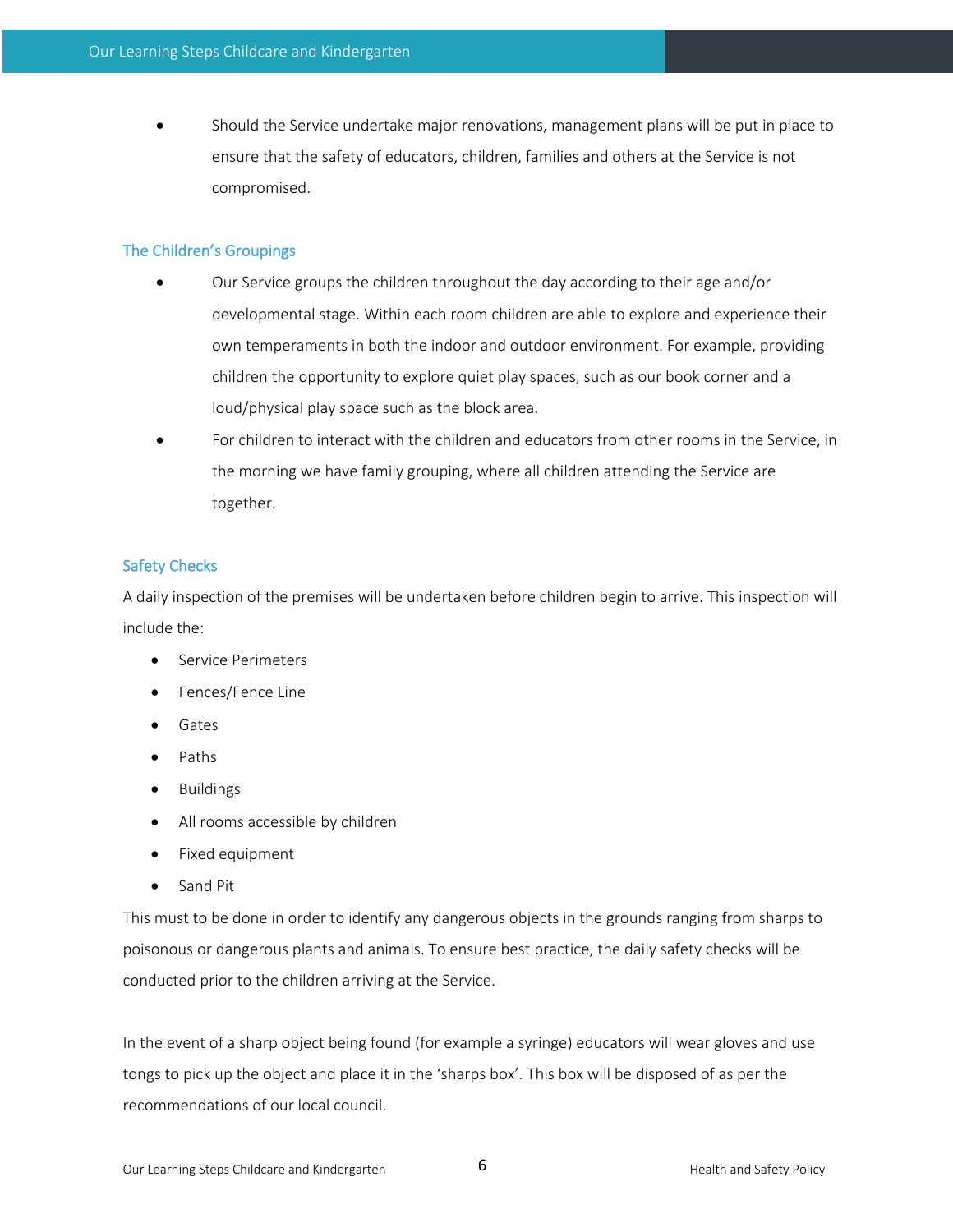Similarly, trees in the grounds must be checked regularly for overhanging, dead or dangerous looking branches as well as check for any infestations or nests.

Non-fixed play equipment in the Service grounds it can be no more than one metre high and must be supervised at all times by an educator.

The Service will have regular pest inspections carried out by an accredited pest control company. Documentation of these inspections will be kept and any findings from the pest control check will be carried out in line with the recommendation of the pest control company.

The Indoor and Outdoor Daily Safety Checklists will be used as the procedure to conduct these safety checks. A record of these will be kept by the Service. Any required maintenance will immediately be reported by the Approved Provider/Nominated Supervisor who will make the appropriate arrangements to have repairs carried out.

The following can be used as a guideline to produce Checklists for the Service's individual needs.

#### Checklist: Outdoor

- Building maintenance regularly maintain and check for hazards, check building is in a safe, clean and hygienic condition. Records of any damages and subsequent repairs are kept.
- Doors-have finger jam protectors.
- **Dust mites, pet allergens** regular dusting and vacuuming.
- Fences -securely and effectively fence all sides of outdoor play areas from roads, water hazards, and driveways. Maintain fences have correct height. Install childproof self-locking devices on gates.
- Garbage safe and prompt disposal. Use lidded secure bins that prevent child access and maintain in a clean and safe condition. Encourage recycling.
- Garden and renovation debris removed. Regularly trim branches and bushes.
- Garages and sheds keep locked.
- Heating, cooling, ventilation, lighting comfortable, safe, maintained, guarded and are kept out of reach of children.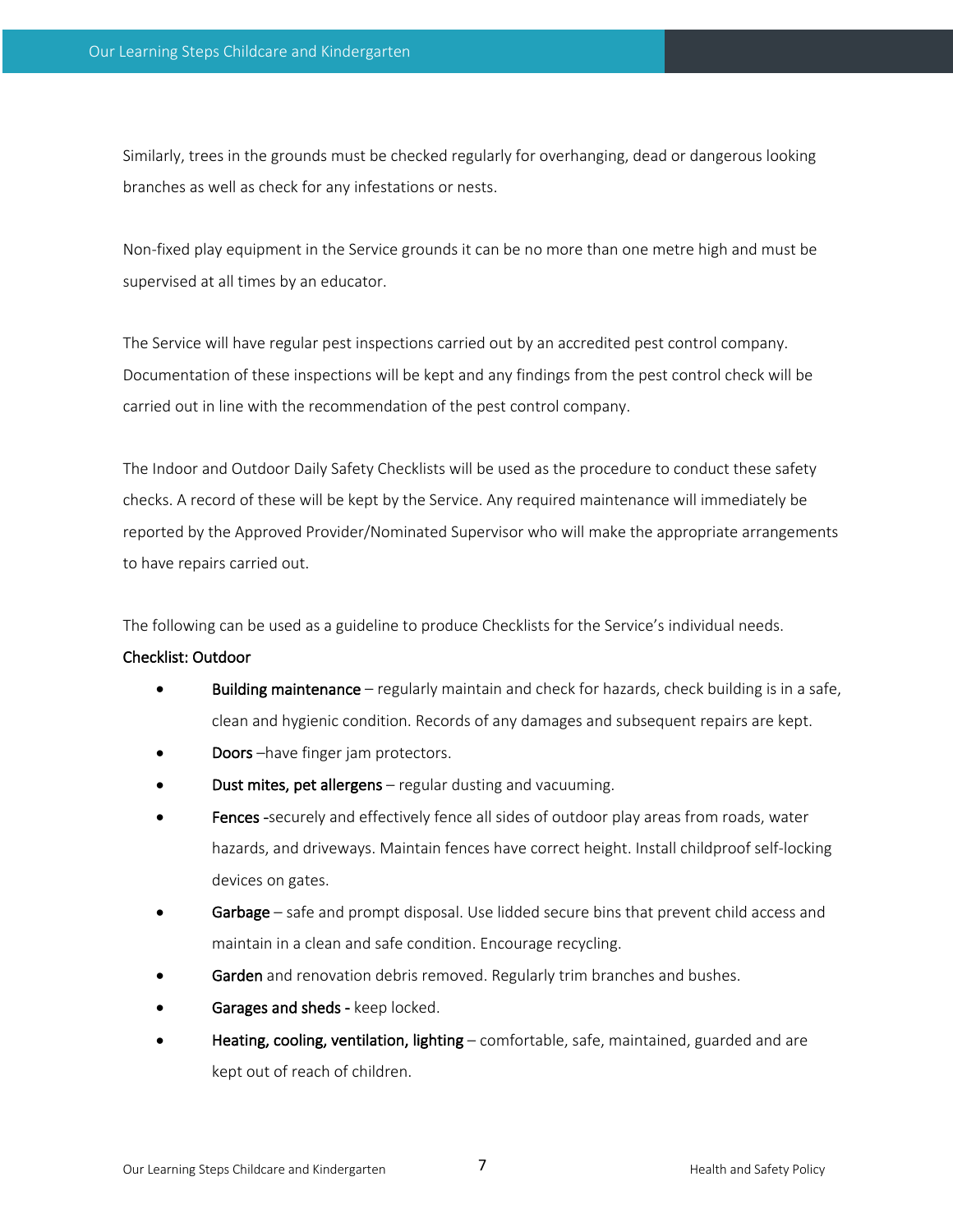- Hygienic, regularly cleaned and maintained conditions protect against vermin, bacteria, mildew, lead, asbestos and other dust allergens.
- Non-slip floors, stairs, steps, grounds and nonporous indoor floors for easy cleaning.
- Renovation dangers e.g. lead, asbestos, holes and excavations reduce risks.
- Pesticide residue dangerous chemicals should not be used to remove vermin.
- Safety glass is installed according to the Australian Standards on all glass doors and windows accessible to children, and safety decals on both sliding doors and plate glass doors at child and adult eye level.
- Security minimising unauthorised access with appropriate fencing and locks.
- **Spills** clean away as they occur.
- Under Service access (including buildings on stilts and footings) lock or block access.
- Window fly screens securely fitted, maintained and permanent.
- Hazards and driveways. Maintain fences, have correct height, install childproof self- locking devices on gates.
- Centre car park ensure family members are aware of pedestrian safety rules such as holding their child's hand and alighting children from the safety door. Encourage families to always supervise their children in the car park to prevent accidents and injuries, which could occur as a result of reversing vehicles.
- Finger entrapment all holes or openings in playground equipment must be between 8-25 mm.
- First aid kit is approved, maintained, and accessible throughout outdoor play.
- Hazardous Plants identify and remove or make inaccessible to children.
- Machinery, tools and equipment ensure all engine operated or other hazardous equipment, tools or machinery are stored securely and are inaccessible to children.
- Pet and animal droppings cleared or inaccessible to children in outdoor areas, exclude dogs from children's play areas, finger proof pet enclosures, supervise pet interactions with children.
- Safe play rules and adequate safe play areas talk with children about how to play safely. Maintain safe layouts for outdoor play areas to avoid collisions between children.
- Sandpits cover when not in use, regularly clean, rake, and remove sand soiled by faeces or blood. Hose sandpits at end of day after removing contaminated sand and material.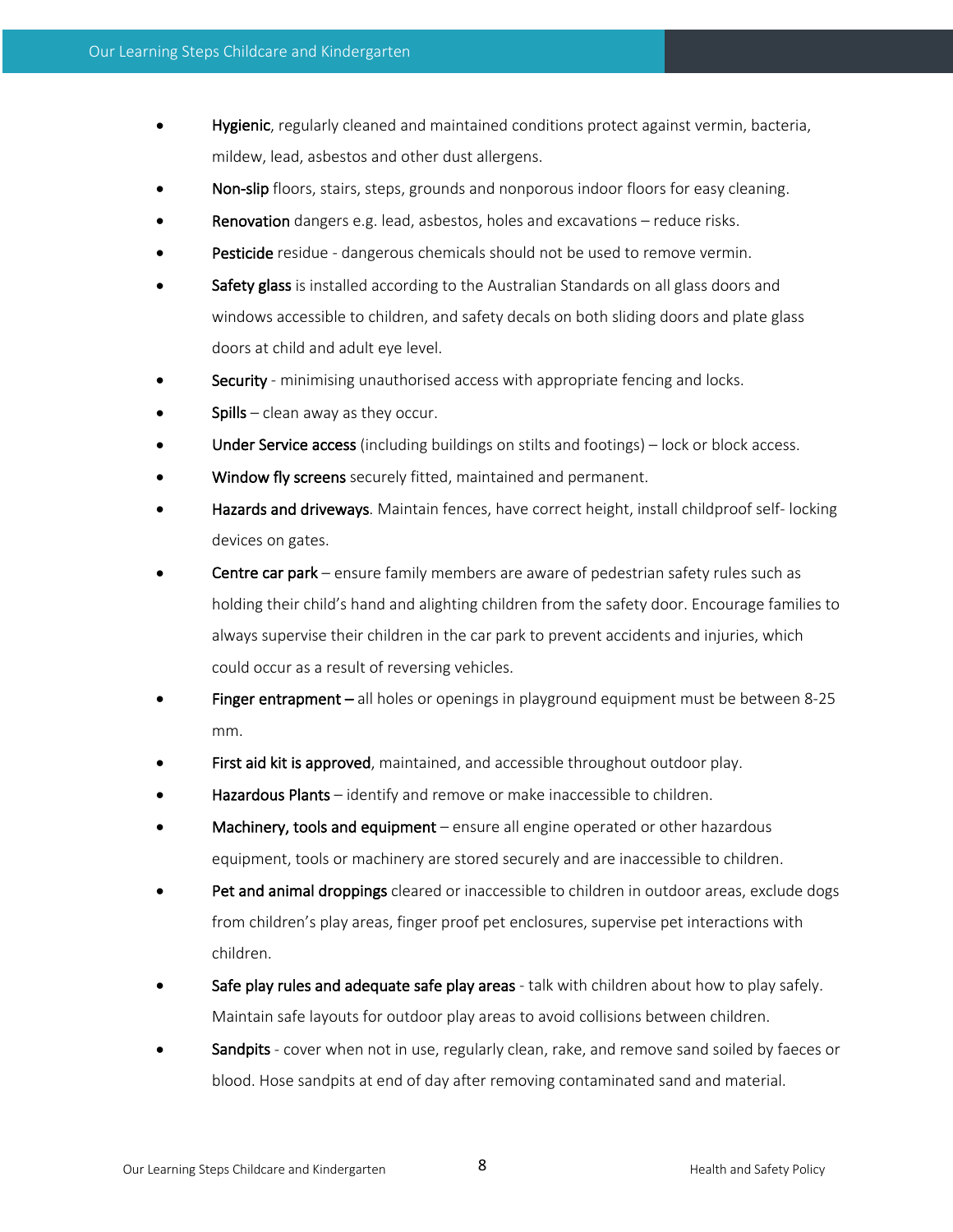- Soft fall appropriate ground cover under outdoor climbing and play equipment, meets standards.
- Sun protection clothing, hats, and sunscreen, for unshaded areas minimise play at peak sun exposure times. Install a sunshade over sandpits and play areas.
- Ensure children are visible and supervised at all times. High-risk areas and climbing and other outdoor play equipment. Make hazardous equipment, machinery, chemicals, and any other materials inaccessible to children.
- Water hazards cover and make inaccessible to children, e.g. ponds, dams, spas, creeks, nappy buckets.
- Water troughs are to be used under adult supervision only and will not be used without a stand, keeping it off the ground. Children are to remain standing on the ground whilst using the water trough
- Play equipment that is higher than 50cm has soft fall installed underneath at least 25cm in depth under and 1.9m from the perimeter of the equipment. Place outdoor play equipment away from paths and solid garden edging.
- Surfacing used underneath and around equipment complies with Australian and New Zealand Standards AS/NZS 4422, 1996, and is maintained regularly; materials may need to be raked, redistributed and checked weekly for spiders, sharp objects or animal litter.
- Wild animals/snakes  $-$  grounds will be searched during the safety check.

# Checklist: Indoors

- **Barriers** age appropriate, child proof, self-locking barriers to balconies, stairways, kitchen, bathroom, laundry, garage, other levels in the Service, front and back garden.
- Children at risk maintain extra security and supervision for children at special risk.
- Choking hazards e.g. small toy parts, beads, nuts, blind and curtain cords, plastic bags, sandwich bags and balloons.
- Decorations and children's artwork do not place near ceiling fans, air conditioners or heaters. Avoid use of tacks, pins, and staples.
- **Emergency evacuation** develop an evacuation plan and emergency contact numbers display, inform families, and practice evacuation procedures.
- Fire fire blanket, extinguisher, fire exits, smoke detectors, electrical safety switch.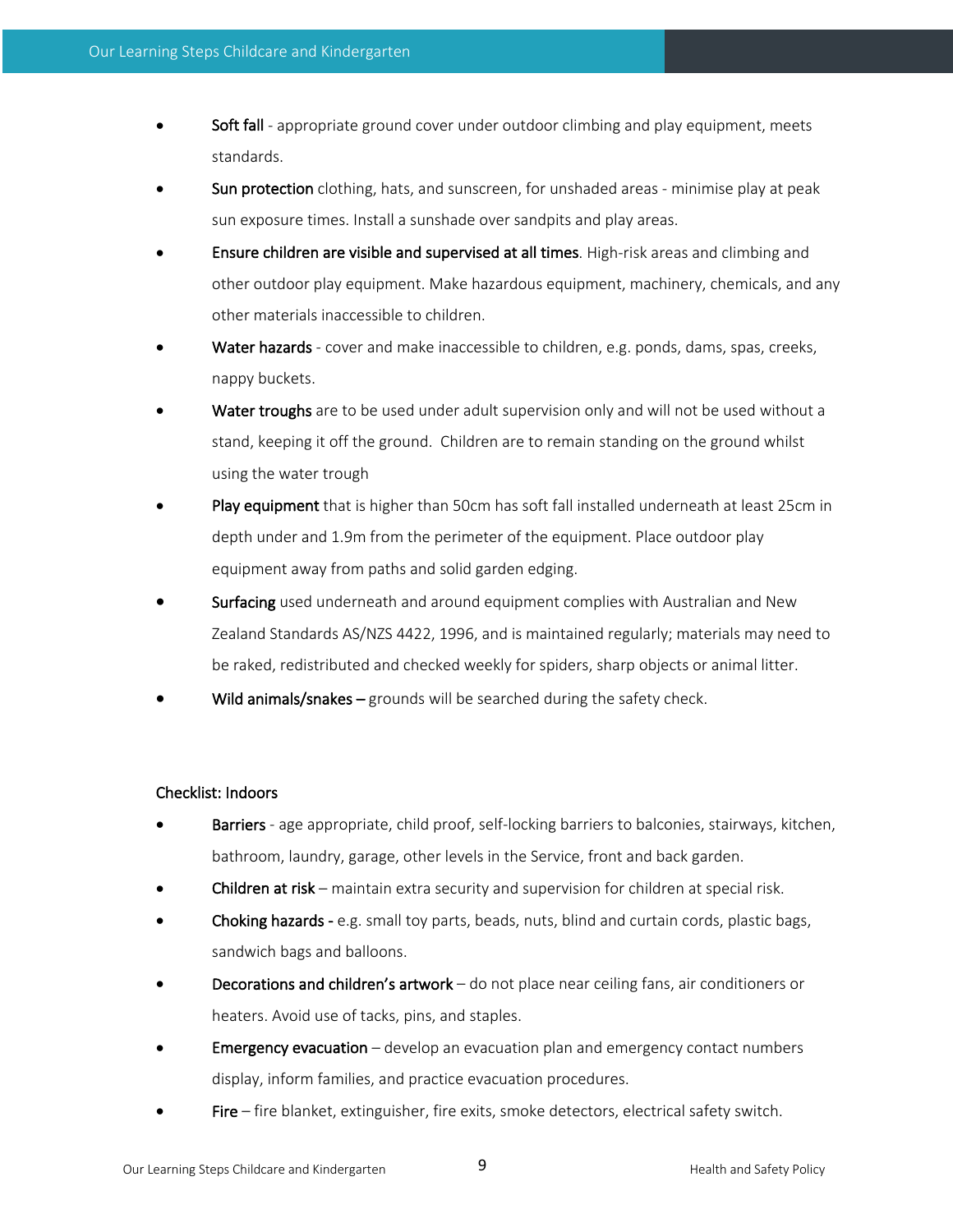- First aid kit with approved contents is maintained and accessible. Ensure First Aid certificates are current for relevant educators.
- Furniture and nursery equipment stable, maintained and meets safety standards.
- Guard and make inaccessible to Children- heaters, coolers, fireplaces, stoves, microwaves, power points, and office equipment. Ensure heaters are away from children's cots.
- Hazardous indoor and outdoor plants-identify, remove or make inaccessible to children.
- Heaters ensure that children cannot come in contact with hot surfaces. It is preferable to use heating where combustion products are ducted outside.
- **Hot water** ensure the hot water supply is regulated so as to keep it below the temperature at which a child can be scalded (the current KidSafe recommendation is below 43.5°C).
- Machinery, tools and equipment ensure all engine operated or other hazardous equipment, tool or machinery are stored securely and are inaccessible to children.
- Noise reduce excessive exposure.
- Non-slip, non-porous floors, stairs.
- Pets and animals inform families of pets being kept on premises and plans to obtain new pets. Ensure pets are vaccinated, wormed, don't have fleas, clean, and healthy. Keep pet accessories such as pet food, litter boxes, pet toys away from children. Exclude dogs from children's play areas. Keep children-pet interactions minimal and supervise interaction times.
- Record details and notify parents of any child accident.
- Safe play rules and adequate play spaces: discourage running indoors and safe furniture layout to avoid collisions.
- **Security** ensure all entry doors are locked at all times.
- Smoke & drug free environment in all areas.
- **Educators personal items** ensure educator's personal items such as bags, sharp instruments, toiletries and medicines are kept secure and are inaccessible to children.
- Supervision and visibility of children ensure children are visible and supervised at all times. High risk areas are children in high chairs, playpens and play areas, on change tables, and in nappy change and toilet areas. Have at least two educators on premises at all times with vision of each other and the children.
- Toys meet safety standards, age appropriate, maintained, and non-toxic.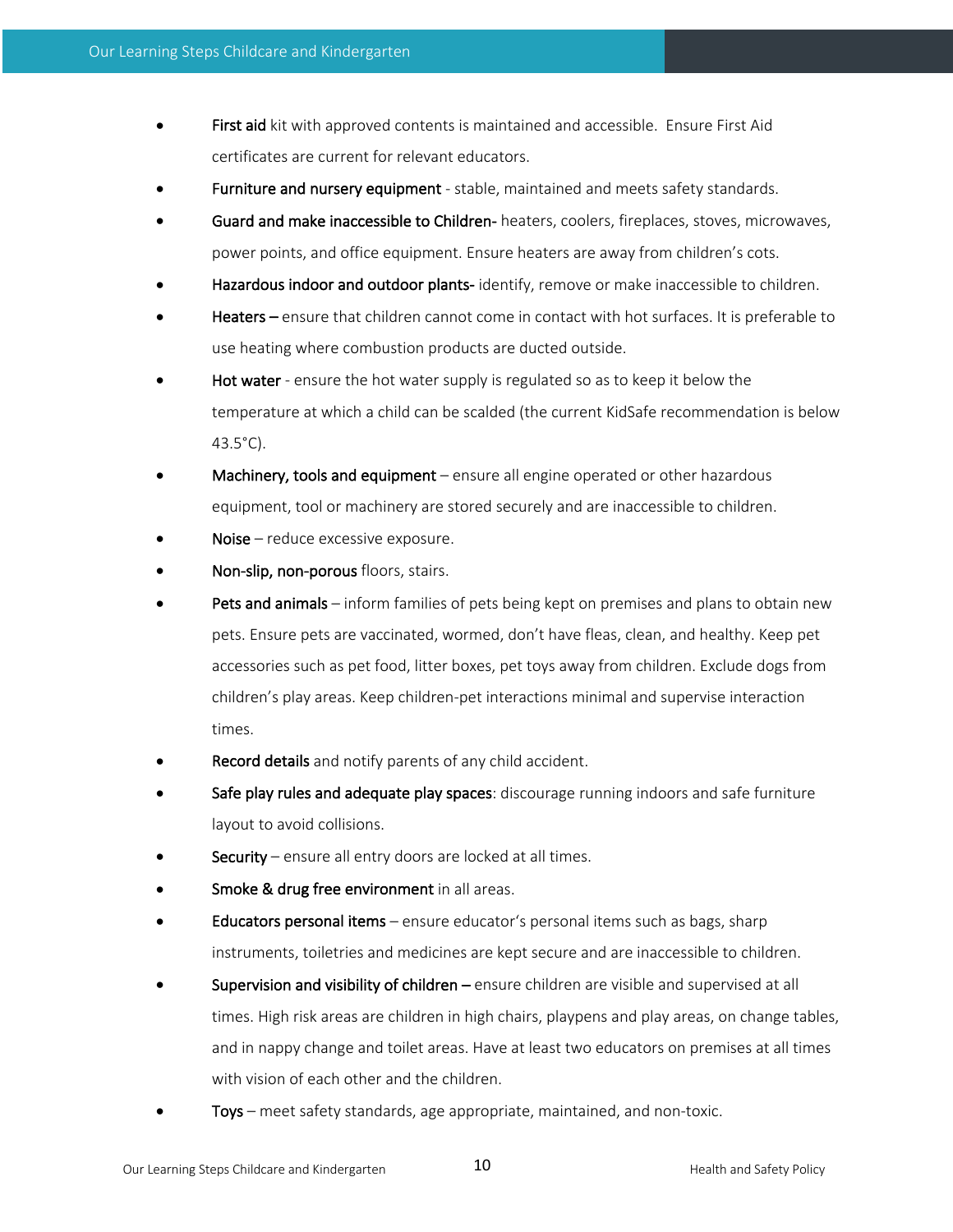# Cleaning of Buildings, Premises, Furniture and Equipment

#### General Cleaning

- The Service will use structured cleaning schedules to ensure that all cleaning is carried out regularly and thoroughly.
- Educators will clean the Service at the end of each day and throughout the day as needed, signing off on all cleaning duties that have been completed.
- Accidents and spills will be cleaned up as quickly as possible to ensure that the Service always maintains a high level of cleanliness and hygiene.

When purchasing, storing and/or using any dangerous chemicals, substances, medicines or equipment, our Service will:

- Adhere at all times to manufacturer's advice and instructions when using products to clean furniture and equipment at the Service.
- Store all dangerous chemicals, substances and medicines in their original containers provided by the manufacturer. All labels and/or use by dates should be kept intact at all times.
- Ensure any substance found to be stored in a different container than originally provided, or with destroyed labels and/or unknown use by dates where appropriate will not be used under any circumstances.
- Ensure containers are disposed of correctly following local council guidelines, and not reused under any circumstances.
- Ensure all dangerous chemicals, substances and equipment must be stored in a locked place or facility which is labelled, secure and inaccessible to children. These materials may include, but are not limited to, all cleaning materials, detergents, poisonous or dangerous substances, dangerous tools and equipment including those with sharp and razor edges and toiletries.
- Follow the instructions of manufacturers, particularly of any product which may need to be stored in a refrigerated environment pursuant to the directives.
- Refrigerate substances that must be stored in a labelled, child resistant container, preferably in a separate compartment or in a part of the refrigerator inaccessible to children.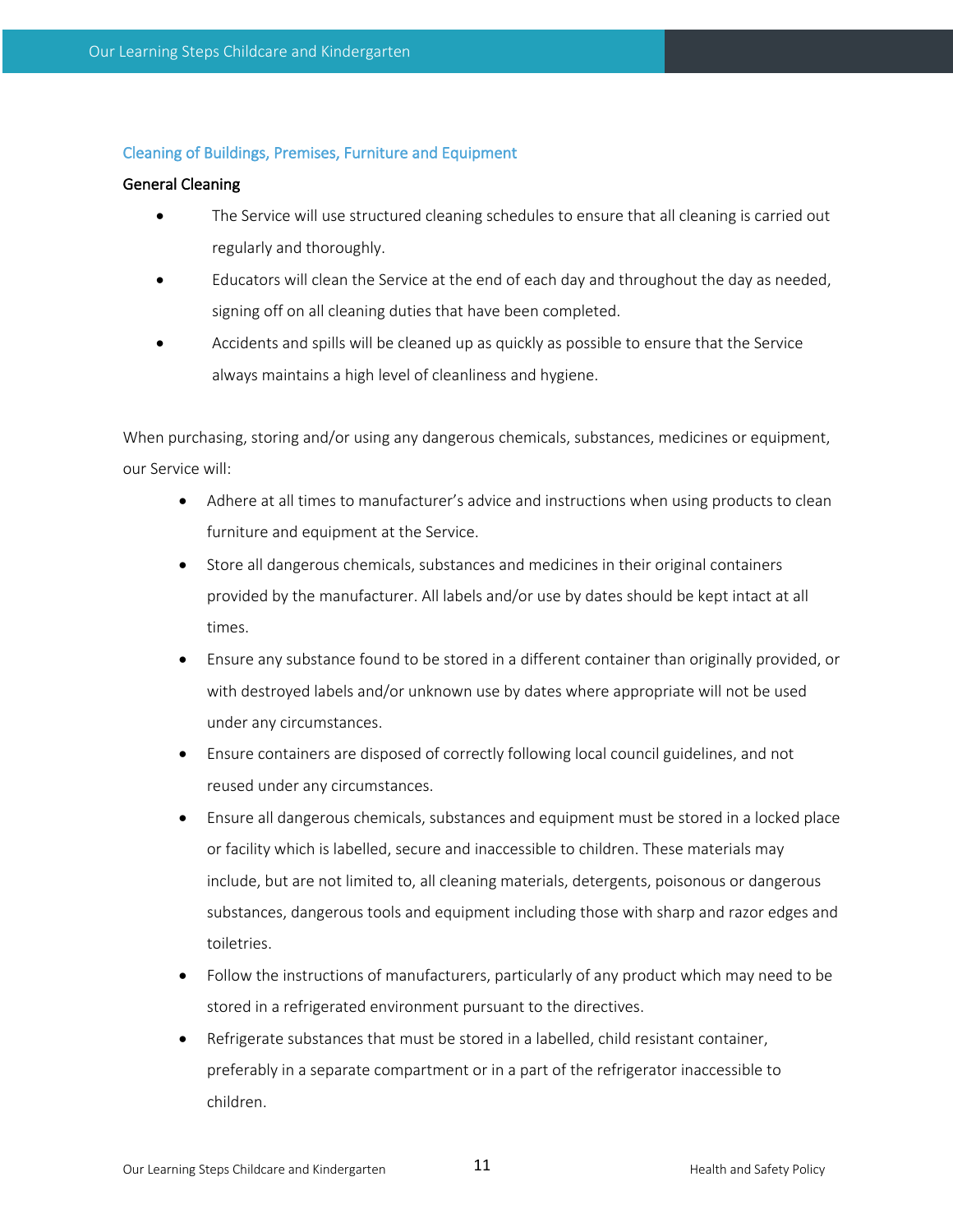- Ensure all hazardous chemicals must be supplied with a Safety Data Sheet (SDS) formerly called a Material Data Safety Sheet. Our Service will adhere to the manufacturer's instructions for use, storage, and first aid instructions recorded on the SDS.
- Ensure you have a register of all hazardous chemicals, substances and equipment used at the Service. Information recorded should include where they are stored, their use, any risks, and first aid instructions and the current SDS. The register will be readily accessible.
- Ensure appropriate personal protective clothing should be worn in accordance to the manufacturer's instructions when using and disposing of hazardous substances or equipment.
- Seek medical advice immediately if poisoning or potentially hazardous ingestion, inhaled, skin or eye exposure has occurred, or call the Poisons Information Line on 13 11 26, or call an Ambulance on 000.
- Ensure emergency, medical and first aid procedures are carried out, with relevant notification to the appropriate authority that administers workplace health and safety immediately and any other person or authority as required by regulations or guidelines.
- In any major emergency involving a hazardous chemical or equipment, a hazardous gas or a fire or explosion hazard, call the emergency services, dial 000 and notify the appropriate authority that administers workplace health and safety and any other person or authority as required by regulations or guidelines.
- The Poison Safety Checklist will be used in order to ensure we are consistently meeting requirements.

#### Hand washing

In order to assist in preventing the transmission of germs is effective handwashing. Adults and children should wash their hands:

- When hands are visibly dirty
- When coming inside from being outside
- On arrival
- Before you eat
- Before you prepare food items
- After touching raw meats like chicken or beef
- After contact with any body fluids like blood, urine or vomit
- After changing infant or adult nappies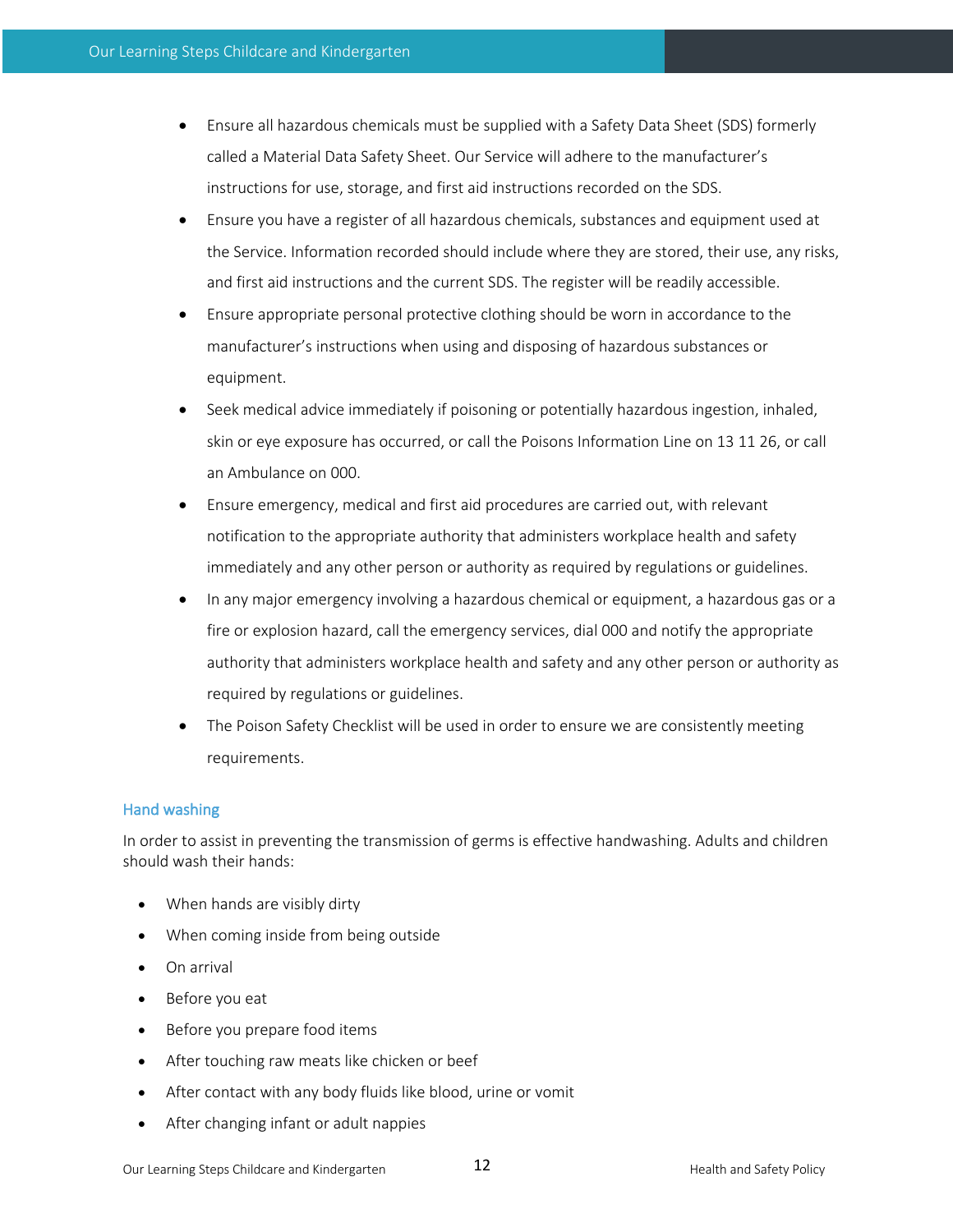- After touching animals or pets
- After blowing your nose or sneezing
- After meals
- After going to the toilet

# Minimising Potentially Dangerous Substances

Our Service also implements the concept of minimising the use of potentially dangerous substances. Ordinary detergents will be used to help remove dirt from surfaces. Before returning to the children educators will wash and dry hands.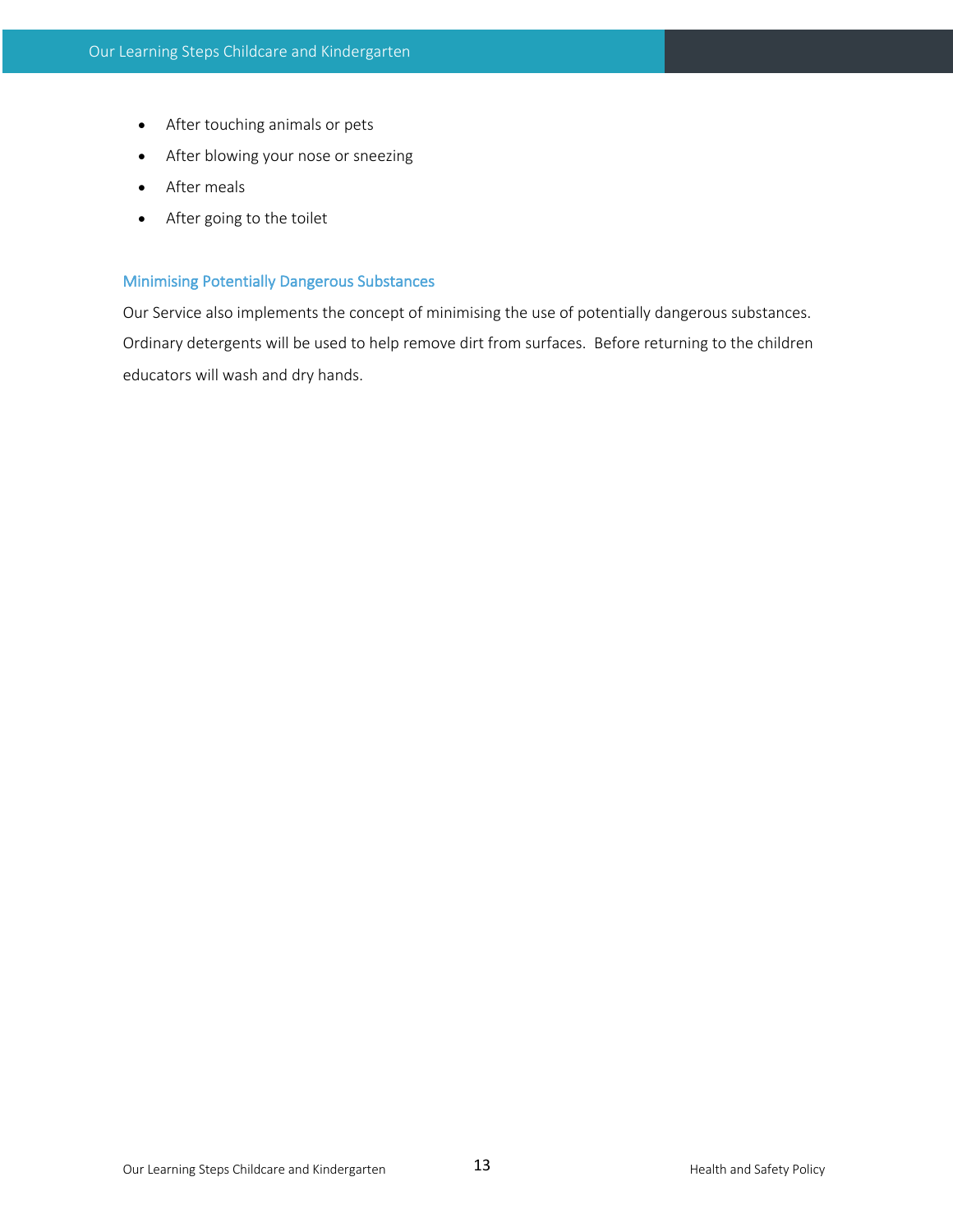#### **Disinfectants**

Disinfectants are usually unnecessary as very few germs can survive exposure to fresh air and natural light. In an outbreak situation, public health units may specify the use of a particular disinfectant. In this situation, for the disinfectant to work effectively, there still needs to be thorough cleaning using a detergent beforehand. Essentially, there is no ideal disinfectant. Disinfectants cannot kill germs if the surface is not clean. It is more important to ensure: Surfaces have been cleaned with detergent and warm water than to use a disinfectant.

To kill germs, any disinfectant needs:

- A clean surface to be able to get to the germ.
	- To be able to act against those particular germs.
	- To be of the right concentrate.
	- Enough time to kill the germs, this is at least 10 minutes.

#### **Detergents**

To work in accordance with Staying healthy in Child Care, proper cleaning with detergent and warm water, followed by rising then drying and airing time kills most germs from surfaces as they are unable to multiply in a clean environment. Cleaning equipment should be stored and taken care of so it can dry between uses and not multiply germs itself.

#### Nappy change area

Nappy change areas need to be cleaned after each use with disinfectant. Refer to Nappy Changing Policy and procedure

#### Clothing

- Educators clothing should be washed daily.
- Educators should also have a change of clothes available in case of accidents.
- Dress-up and play clothes out on display should be washed once a week.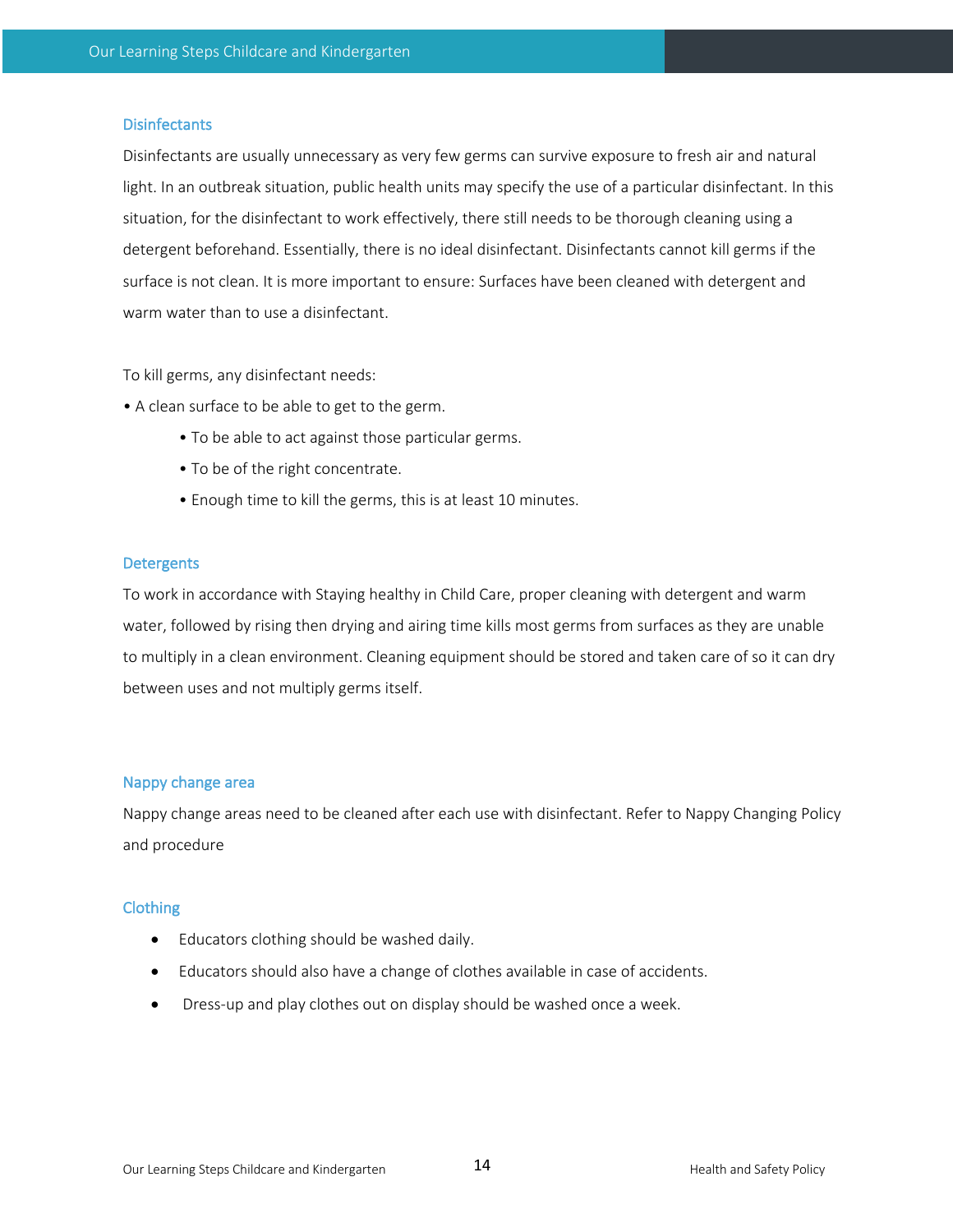# Toy Cleaning

Educators are required to clean the children's equipment and toys on a regular basis in order to minimise cross contamination and the spread of illnesses. Educators will remove and may wash a toy immediately if it has been sneezed on, mouthed, and soiled or if it has been discarded after play by a child who has been unwell. The Service will have washable toys for the younger children.

Educators will be required to keep a toy cleaning register documenting when toys and equipment has been cleaned.

#### Recommended cleaning materials:

- Most toys can be washed with normal dishwashing liquid, rinsing with clean water.
- Get into corners with a toothbrush and allow to air dry (if possible in the natural sunlight)
- Leaving items such as LEGO and construction blocks to drain on a clean tea-towel overnight is idyllic.

#### Wooden Toys:

• Should be wiped over with a damp cloth – please do not immerse in water as this can destroy the equipment

#### Play Dough

Service will reduce the risk of the spread of disease when playing with play dough by:

- Encouraging hand washing before and after using play dough
- Storing the play dough in a sealed container between uses.
- Making a new batch of play dough each week, and
- If there is an outbreak of vomiting and/or diarrhoea, discarding the playdough at the end of each day during the outbreak.

#### Rattles and Baby Toys:

- Must not be immersed in water as it can get inside, rendering the toy useless.
- Wipe thoroughly with Germex and a paper towel.

#### Ride-on Vehicles and Outdoor Toys:

- Must be cleaned.
- Please take care not leave them exposed to the elements as this reduces their lifespan.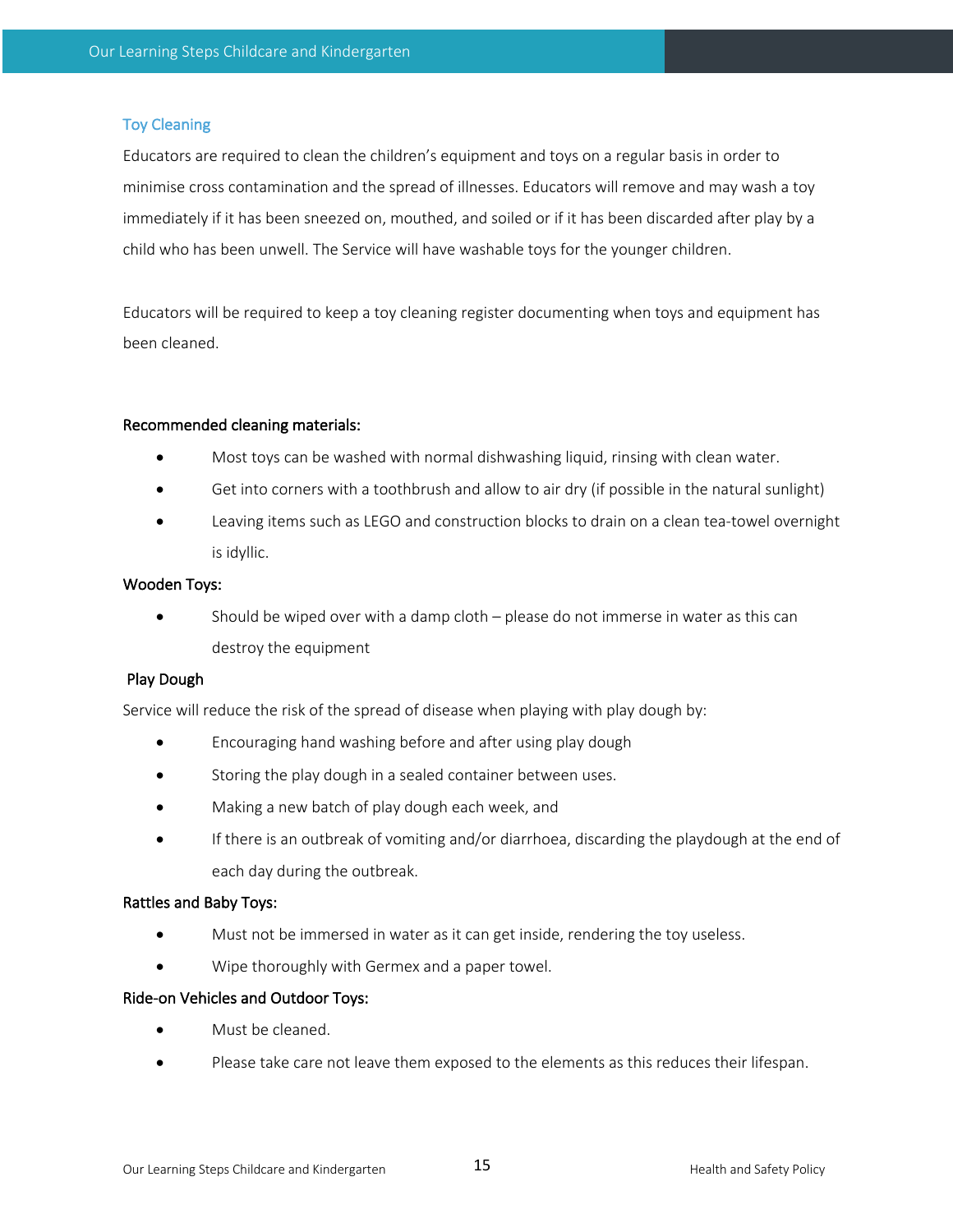#### Puzzles and Games:

- Wooden puzzles as per 'Wooden Toys' above.
- Cardboard should be wiped over with a slightly damp cloth.

# Sun Protection



Our Service will work in collaboration with the Victorian Sunsmart Program to ensure children's health and safety is maintained at all times whilst at the Service. Sunsmart recommends that all early childhood education and care services have a Sunsmart Policy to reduce UV damage to those in care, including Educators. Our Sun Safety Policy has been accepted and approved by Sunsmart.

# 1. Outdoor Activities

The Service will use a combination of sun protection measures whenever UV Index levels reach 3 and above. This will include:

- From October to March sun protection is required at all times. Extra sun protection is needed between 11am and 3pm and during this period outdoor activities should be minimised. Minimising outdoor activities includes reducing both the number of times (frequency) and the length of time (duration) children are outside.
- From April to September (excluding June and July) outdoor activity can take place at any time. However, from 10am – 2pm sun protection is required.
- In June and July when the UV index is mostly below 3, sun protection is not required. Extra care is needed for Service in the far west and north of NSW and for all children who have very fair skin.
- All sun protection measures (including recommended outdoor times, shade, hat, clothing and sunscreen) will be considered when planning excursions and incursions.

# 2. Shade

The Service will provide and maintain adequate shade for outdoor play. Shade options can include a combination of portable, natural and built shade. Regular shade assessments should be conducted to monitor existing shade structures and assist in planning for additional shade.

#### 3. Hats

Educators and children are required to wear sun safe hats that protect their face, neck and ears. A sun safe hat is: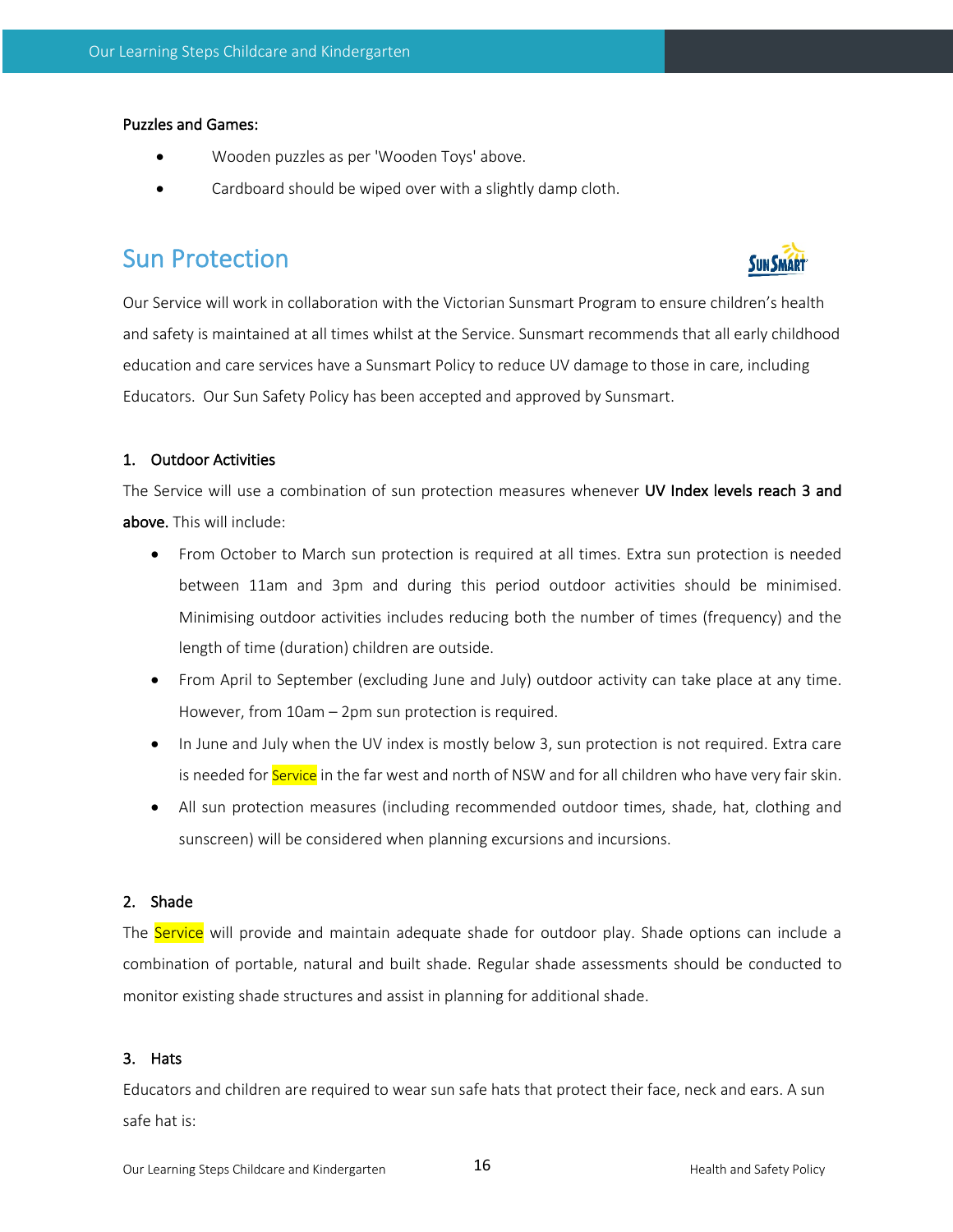- Legionnaire hat.
- Bucket hat with a deep crown and brim size of at least 5cm (adults 6cm).
- Broad brimmed hat with a brim size of at least 6cm (adults 7.5cm).

Please note: Baseball caps or visors do not provide enough sun protection and therefore are not recommended. Children without a sun safe hat will be asked to play in an area protected from the sun (e.g. under shade, veranda or indoors) or can be provided with a spare hat.

# 4. Clothing

When outdoors, educators and children will wear sun safe clothing that covers as much of the skin (especially the shoulders, back and stomach) as possible. This includes wearing:

- Loose fitting shirts and dresses with sleeves and collars or covered neckline.
- Longer style skirts, shorts and trousers.
- Children who are not wearing sun safe clothing can be provided with spare clothing.

Please note: Midriff, crop or singlet tops do not provide enough sun protection and therefore are not recommended.

#### 5. Sunscreen

All educators and children will apply SPF30+ broad-spectrum water-resistant sunscreen 20 minutes before going outdoors and reapply every 2 hours when the UV rating is moderate (3 or above). Sunscreen is stored in a cool, dry place and the use-by-date monitored.

#### 6. Babies

Babies under 12 months will not be exposed to direct sunlight and are to remain in dense shade when outside. They will wear sun safe hats and clothing and small amounts of SPF30+ broad-spectrum waterresistant sunscreen *may* be applied to their exposed skin.

#### 7. Role Modelling

Educators will act as role models and demonstrate sun safe behaviour by:

- Wearing a sun safe hat (see Hats).
- Wearing sun safe clothing (see Clothing).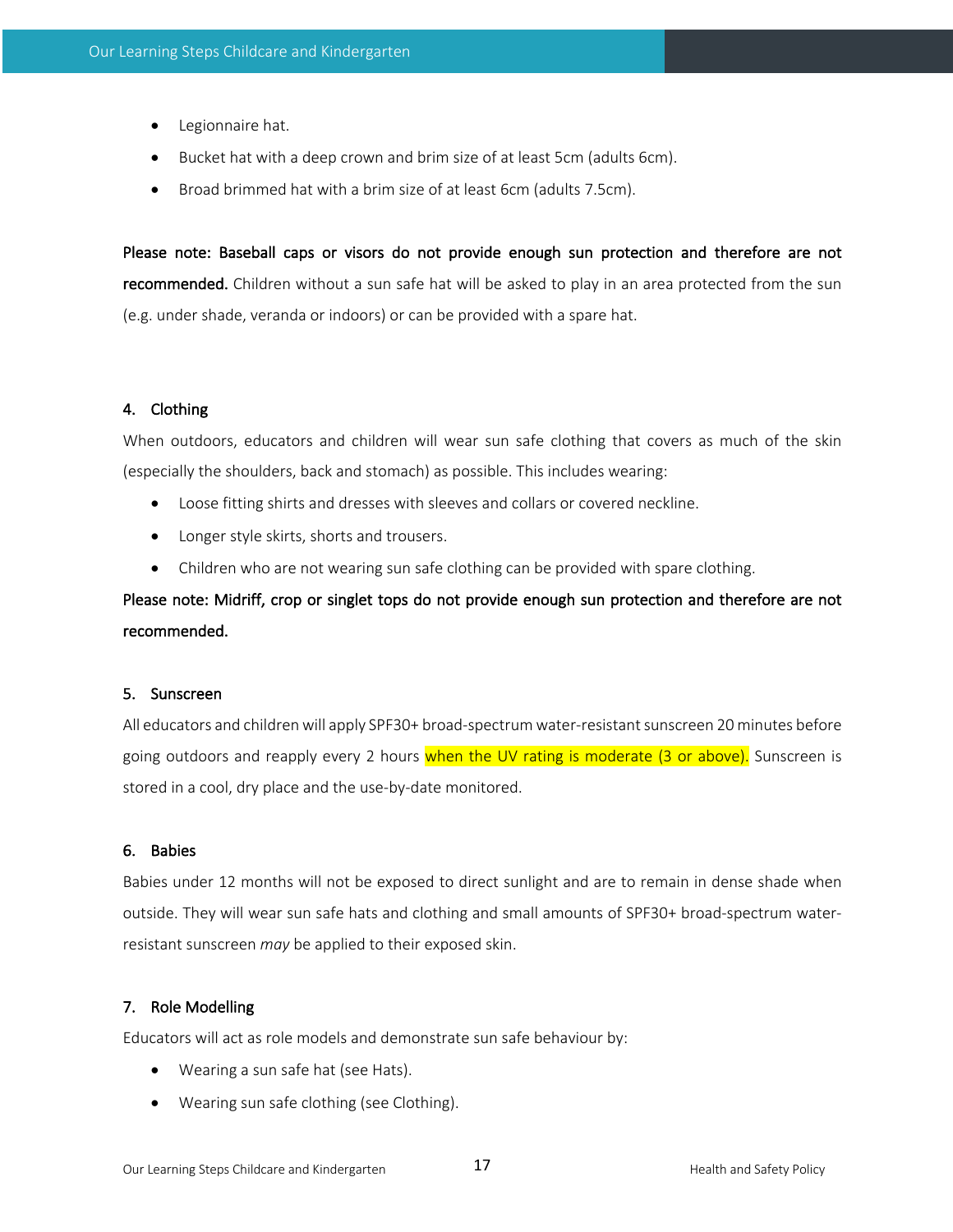- Applying SPF30+ broad-spectrum water-resistant sunscreen 20 minutes before going outdoors.
- Using and promoting shade.
- Wearing sunglasses that meet the Australian Standard1067 (optional).

Families and visitors are encouraged to role model positive sun safe behaviour.

#### 8. Education and Information

Sun protection will be incorporated regularly into learning programs. Sun protection information will be promoted to educators, families and visitors. Further information, support and free resources are available from the Cancer Council website www.cancercouncil.com.au/sunsmart or call the SunSmart Information Line on 02 9334 1761.

#### 9. Policy Availability

The sun protection policy, updates and requirements (including hat, clothing and sunscreen) will be made available to educators and staff, families and visitors.

#### 10. Review

Our Service will monitor and review the effectiveness of our sun protection policy regularly, and at least once every 12 months.

| <b>SunSmart Agreement</b>                                                                                |  |
|----------------------------------------------------------------------------------------------------------|--|
|                                                                                                          |  |
| Service                                                                                                  |  |
|                                                                                                          |  |
|                                                                                                          |  |
| This Service agrees to enforce the above sun protection policy in line with the SunSmart Early Childcare |  |
| Program recommendations and to inform the Cancer Council NSW of any changes to the Service's             |  |
| policy and practices. The <b>Service</b> will take part in a review every 2 year.                        |  |
|                                                                                                          |  |
|                                                                                                          |  |
|                                                                                                          |  |
| Date: __________________                                                                                 |  |
|                                                                                                          |  |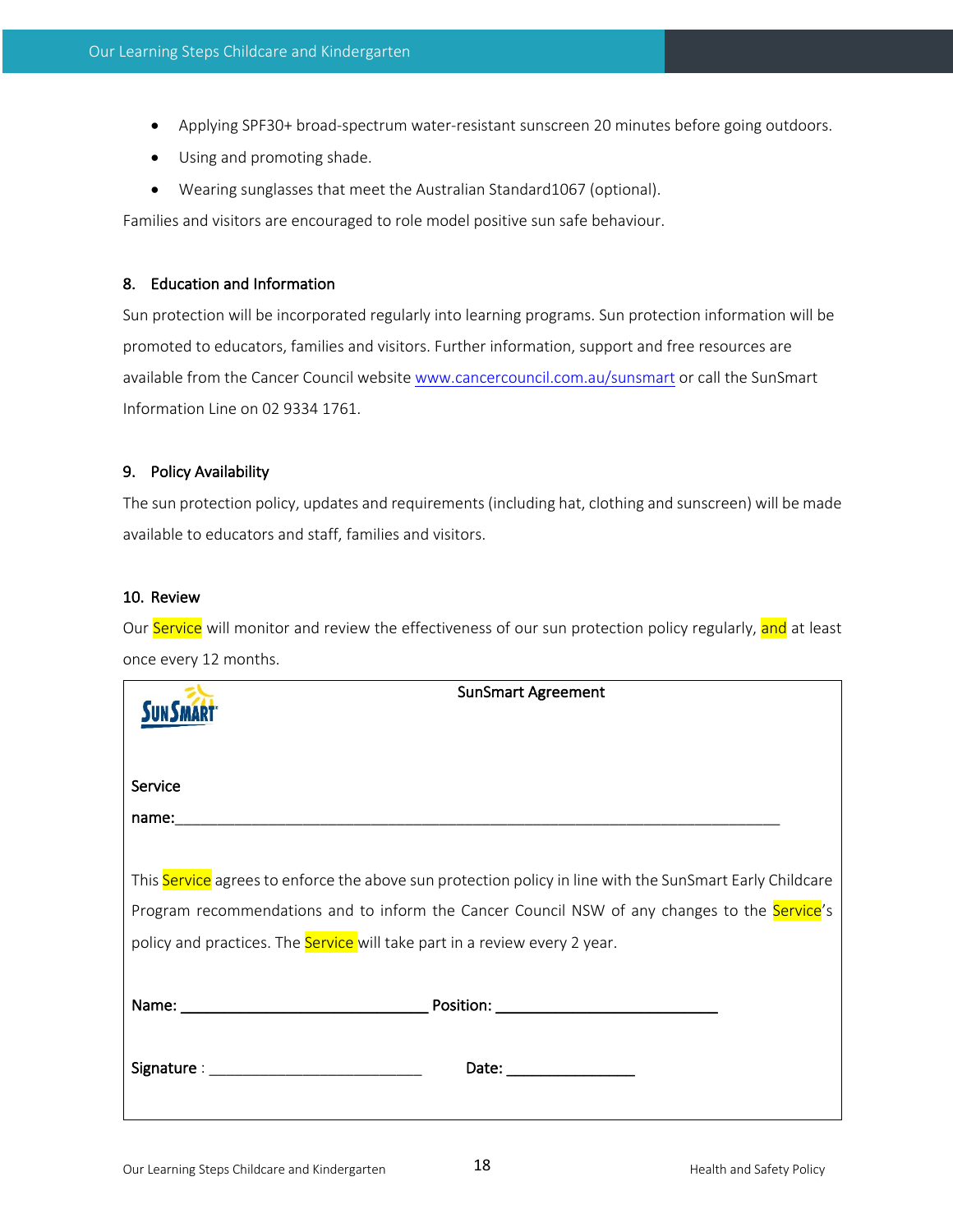#### Delivery and Collection of Children

The following procedure must be adhered to at all times to ensure the safety of the children.

#### Arrival:

- All children must be signed in by their parent or person who delivers the child to our Service. If the parent or other person forgets to sign the child in they will be signed in by the nominated supervisor or an educator.
- An educator is to check the sign in sheet ensuring families have signed their child in. If families have not signed the child in, educator is to comply with Regulation 158.
- An educator will greet and receive each child to ensure the child is cared for at all times.
- A locker, hook or shelf space will be made available to children and their families.

#### Departure:

- All children must be signed out by their parent or person who collects the child from our Service. If the parent or other person forgets to sign the child out they will be signed out by the nominated supervisor or an educator.
- Children can only be collected by a parent, an authorised nominee named on their enrolment record, or a person authorised by a parent or authorised nominee to collect the child. Children may leave the premises if a parent or authorised nominee provides written authorisation for the child to leave the premises.
- Children will not be released into the care of a person not authorised to collect the child e.g. court orders concerning custody and access. If an unauthorised person is not willing to leave the premises without the child the educator will call the police.
- Nominated Supervisors will ensure that the authorised nominee pick-up list for each child is kept up to date.
- No child will be released into the care of anyone not known to educators. Parents must give prior notice where:
	- o the person collecting the child is someone other than those mentioned on the enrolment form (e.g. in an emergency) or
	- o There is a variation in the persons picking up the child, including where the child is collected by an authorised nominee who is unknown to educators.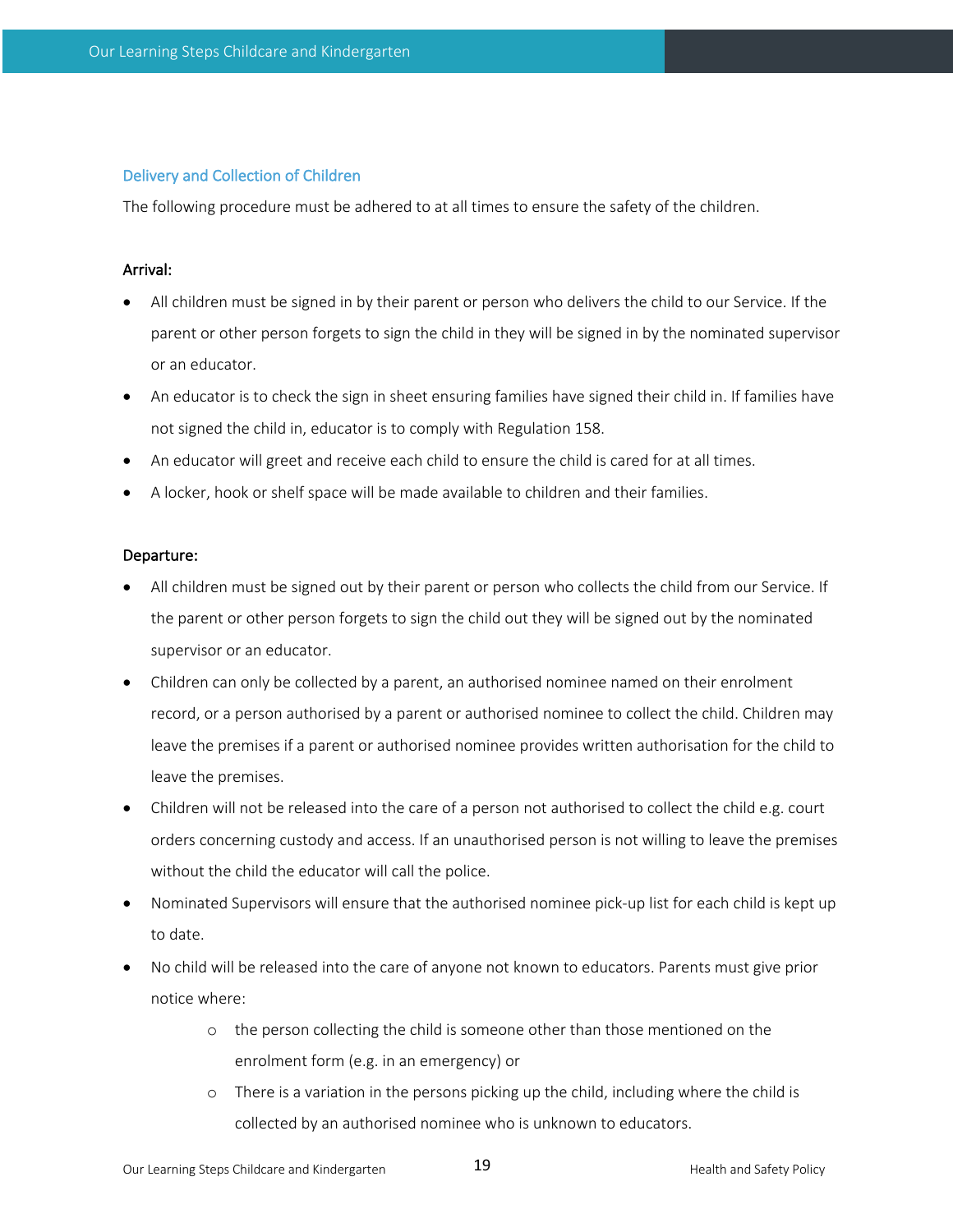- If educators do not know the person by appearance, the person must be able to produce some photo identification. If educators cannot verify the person's identity they may be unable to release the child into that person's care.
- If the person collecting the child appears to be intoxicated, or under the influence of drugs, and educators feel that the person is unfit to take responsibility for the child, educators will:
	- o discuss their concerns with the person, if possible without the child being present
	- o Suggest they contact another parent or authorised nominee to collect the child.
	- o Educators will inform the police of the circumstances, the person's name and vehicle registration number if the person insists on taking the child. Educators cannot prevent an incapacitated parent from collecting a child, but must consider their obligations under the relevant child protection laws.
- At the end of each day educators will check all beds and the premises including outdoors and indoors to ensure that no child remains on the premises after the Service closes.
- Children may leave the premises in the event of an emergency, including medical emergencies.
- Details of absences during the day will be recorded.

To ensure we can meet Work Health and Safety requirements and ensure the safety of our children, individuals visiting our Service must sign in when they arrive at the Service and sign out when they leave. Refer to our arrival and Departure policy and procedure for more detailed information.

#### Water Safety

Regulations state that services in Victoria are not permitted to have pools unless they existed on the premises before 6 November 1996. However, to stop accidents and illnesses relating to swimming pools, wading pools, water troughs and other water situations our Service will:

- Remove any items or objects that could be used to climb into the fenced area of a pool, trough, or water storage unit e.g. chairs, bins, bikes, any overhanging trees.
- Make sure no child swims in any water without:
	- Written permission from family member to learn water safety and swimming
	- Appropriate educators/child ratios in place
	- Having sufficient numbers of educators present who have first aid or recognised water safety and rescue procedures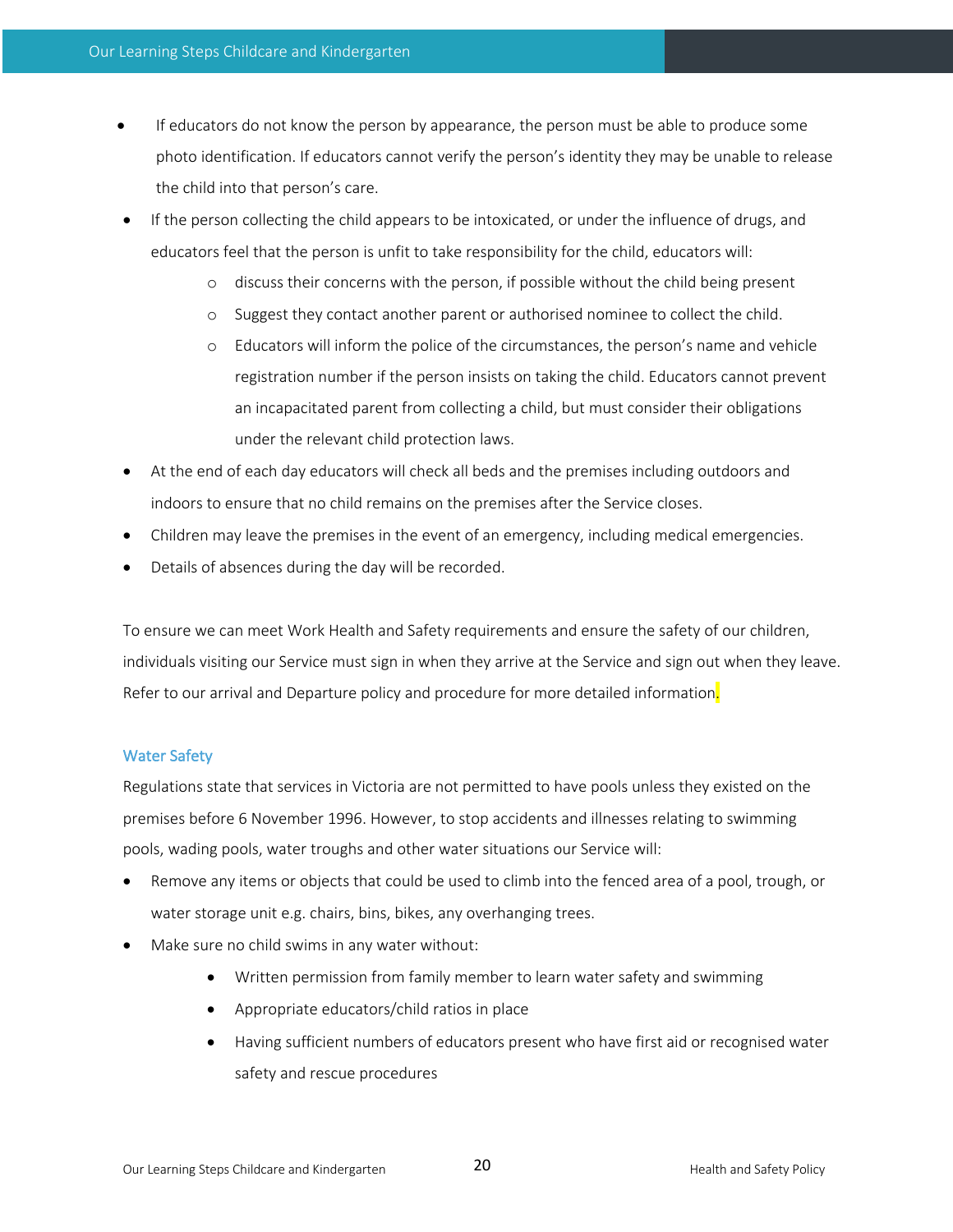- At all times children near water are closely supervised. A child will never be left unattended near any water.
- Ensure that all water containers are made inaccessible to children and make sure children's play areas are safely fenced off from water hazards such as rivers, dams, creeks, lakes, irrigation channels, wells etc.
- Immediately empty all wading pools/water troughs etc. after every use, storage should prevent the collection of water e.g. upright/inverted, also check grounds after rain or watering and empty water that has collected in holes or containers.
- Ensure wading/water trough are hygienically cleaned, disinfected and chlorinated appropriately:
	- On a daily basis remove leaves and debris, hose away surface dirt and scrub inside with disinfectant.
	- Wash away disinfectant before filling trough.

# **Kitchens**

- Children must not gain access to any harmful substance, equipment or amenity.
- The kitchen has a barrier to prevent unsupervised entry by children into the kitchen.
- The preparation of bottles for children under the age of 2 years is both safe and hygienic at all times and separate from nappy change area.
- Children should not be permitted in the kitchen at any time

# Hazard Identification

A hazard is a source of potential harm or a situation that could cause, or lead to harm to people or property. Workplace hazards can be physical, chemical, biological, mechanical or psychological.

| <b>Potential Hazard</b> | What does this         | Example                  | Potential accident      |
|-------------------------|------------------------|--------------------------|-------------------------|
|                         | include?               |                          |                         |
| Physical                | Floors, stairs, steps, | Children's beds placed   | Trips, slips and falls, |
|                         | ladders, fire, falling | in an open area, wet     | Manual handing injury   |
|                         | objects, slippery      | bathroom floors, lifting |                         |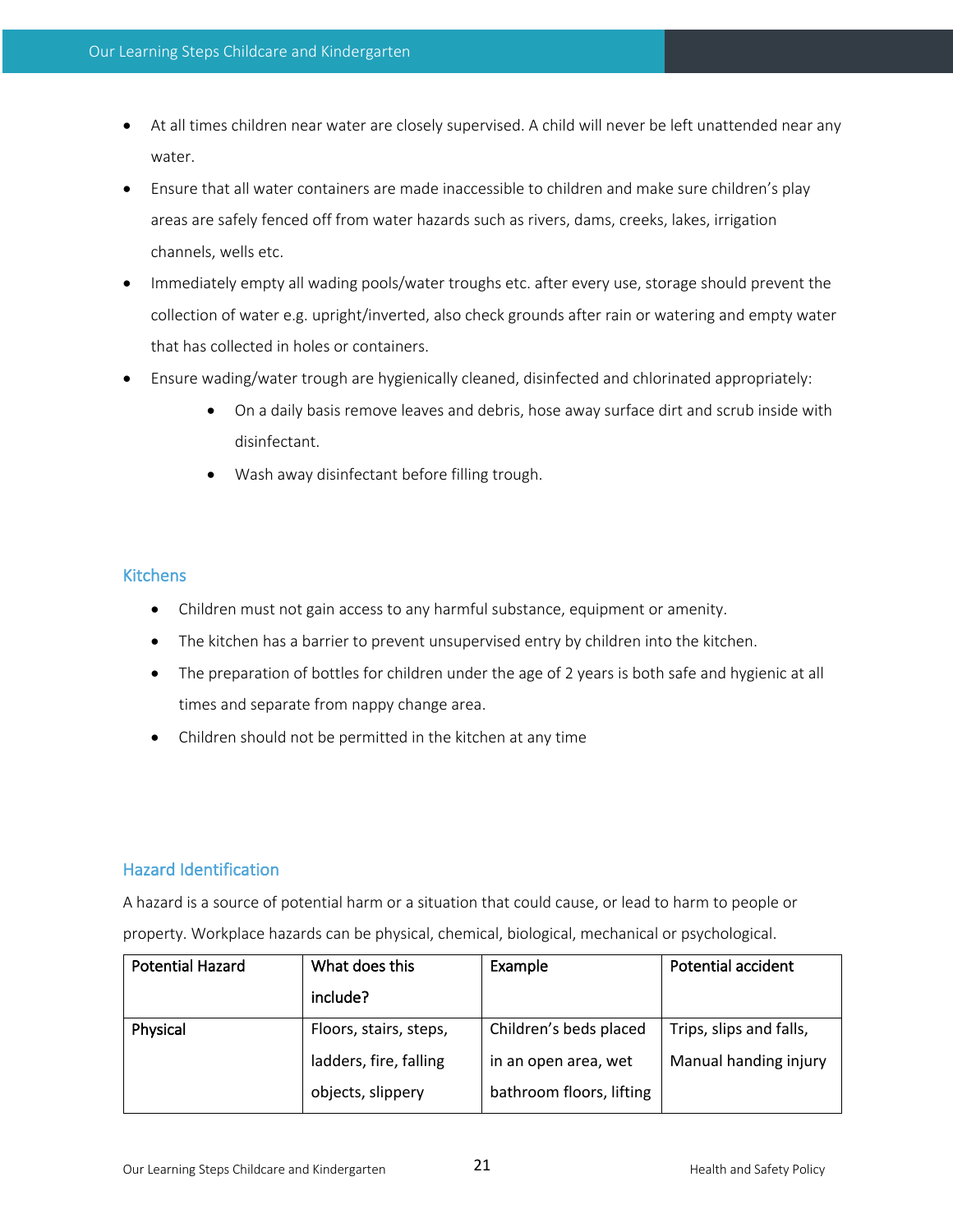|                   | surfaces, manual        | children for nappy       | (soft tissue/back         |
|-------------------|-------------------------|--------------------------|---------------------------|
|                   | handling (lifting,      | changes.                 | injury)                   |
|                   | pulling, pushing),      |                          |                           |
|                   | noise, heat and cold,   |                          |                           |
|                   | radiation, poor         |                          |                           |
|                   | lighting, ventilation   |                          |                           |
| Mechanical and/or | Electricity, machinery, | Lint accumulation in     | Fire, electric shock,     |
| Electrical        | equipment, washers      | dryers can be a          | electrocution             |
|                   | and dryers, kitchen     | combustion hazard.       |                           |
|                   | appliances, motor       | Frayed power cords or    |                           |
|                   | vehicles.               | unplugged power          |                           |
|                   |                         | points are an electrical |                           |
|                   |                         | hazard.                  |                           |
| Chemical          | Includes substances     | Cleaning chemicals,      | Fire, explosion,          |
|                   | such as acids or        | Medication               | poisoning                 |
|                   | poisons, cleaning       |                          |                           |
|                   | agents, dusts and       |                          |                           |
|                   | fumes.                  |                          |                           |
| Biological        | Includes bacteria,      | Sick staff or children   | Cross-infection, food     |
|                   | viruses, mould,         | attending the Service,   | poisoning.                |
|                   | mildew, insects,        | Contaminated food,       |                           |
|                   | vermin and animals.     | mice infestation.        |                           |
| Psychological     | Workplace stressors.    | Bullying, children's     | High stress levels (staff |
|                   |                         | needs exceed skill or    | and children),            |
|                   |                         | confidence of            | compromised care          |
|                   |                         | educators, insufficient  | practices, failure to be  |
|                   |                         | management support.      | inclusive.                |

Reference: Work Health and Safety in Education and Care Services PSC National Alliance

# Controlling or Managing Hazards

Controlling or managing hazards refers to controlling the risk in the workplace. Work health and safety legislation identifies a Hierarchy of Control that range from hazard elimination to hazard management.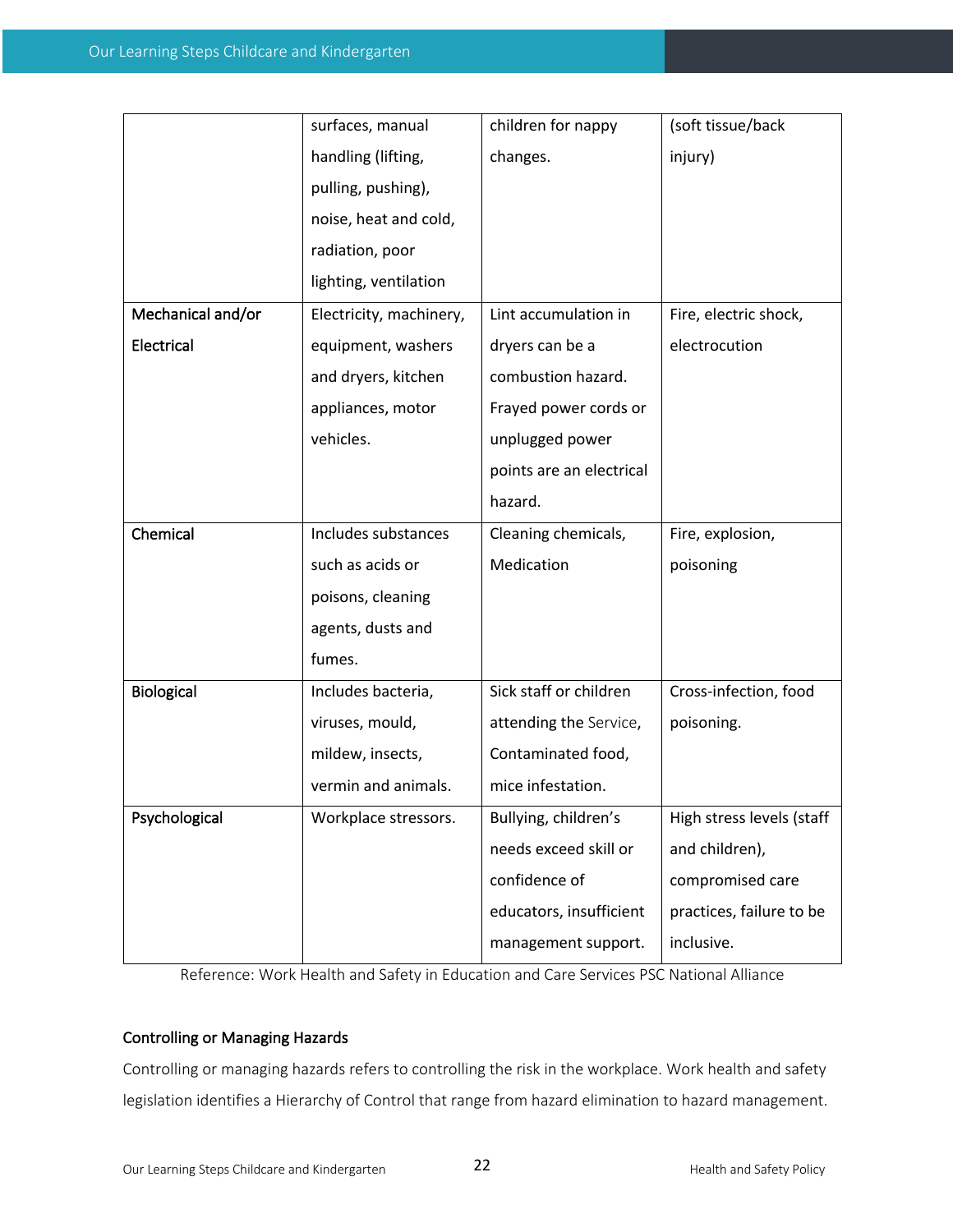Management and Educators are required to use a risk assessment form/process to assess the risk and danger of a potential hazard.

#### Monitor and Review Hazards

Risk management is an ongoing process. Risks must be systematically monitored and management strategies reviewed to ensure that they continue to be effective and contribute to a safe and healthy work environment. New hazards can emerge over time resulting in control strategies becoming ineffective and therefore may require updating.

#### Electrical equipment testing

Services must ensure that electrical equipment is tested by a qualified person on a regular basis which is recorded with a tag attached to the equipment tested. This must be kept until the equipment is next tested or disposed of and must specify:

- The name of the tester
- The date and outcome of the testing
- The date on which the next testing must be carried out

# Maintenance of Fire Equipment

All fire equipment at our Service will be maintained as per the legal standards. Our equipment will be checked as required as per the timeframes below. External agencies will be employed to conduct the maintenance of the fire equipment if no currently employed staff or educators are qualified to complete the maintenance checks.

#### Back Care and Manual Handling

- Manual handling is any activity requiring the use of strength used by the person to lift, lower, push, pull, carry or otherwise move, hold or restrain any person or object.
- Manual handling injuries may be caused by the activities listed above. Injuries can include back strains, similar strains and sprains in parts of the body such as the neck, arm, shoulder and knee.
- Manual handling injuries also include overuse injuries or, as a result of falling during manual handling, bruising or laceration.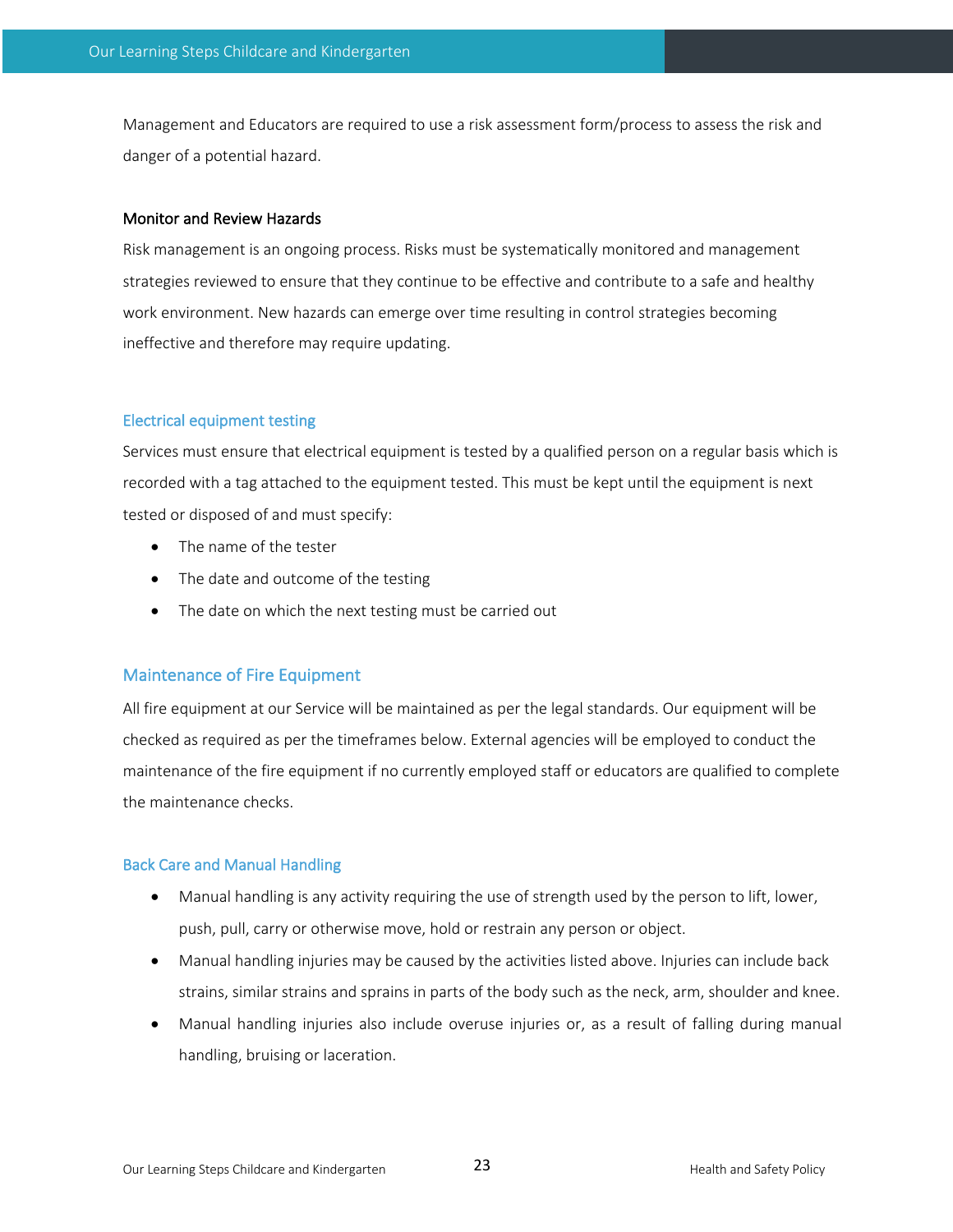# Commendations:

- Due to the physical demands of child care, it is sensible to do warm-up exercises for three to five minutes before starting work. Predominantly through the winter period as muscles and tendons are more likely to be damaged when cold. Simple exercises to warm and stretch all the major muscle groups will help prevent injury.
- To help prevent injuries, there are legal requirements for manual handling in the workplace.

#### The employer, in consultation with staff/educators will:

- Provide you annually with training in Manual Handling and Back Care.
- Display in the staff room written information regarding manual handling and any updates as required.
- Make sure that equipment and containers are designed and maintained to be, as far as workable, safe and without risk to health and safety when manually handled.
- Make sure that the work practices involving manual handling and the work environment are designed to be, as far as workable, consistent with safe manual handling activities.
- Identify, assess and control all risks associated with manual handling in each workplace.

#### Ideologies of Preventing Manual Handling Injuries

- 1. Eliminate or reduce the amount of manual handling.
- 2. Reduce the amount of bending, forward reaching, and twisting, in all tasks.
- 3. Reduce worker fatigue.
- 4. Keep all equipment in good working order.
- 5. Keep the workplace environment safe.

#### To help prevent manual handling injuries:

- Kneel down rather than bend down.
- Sit down with the children rather than bend over
- Sit in an appropriate sized chair or on the floor.
- Carry children only when necessary.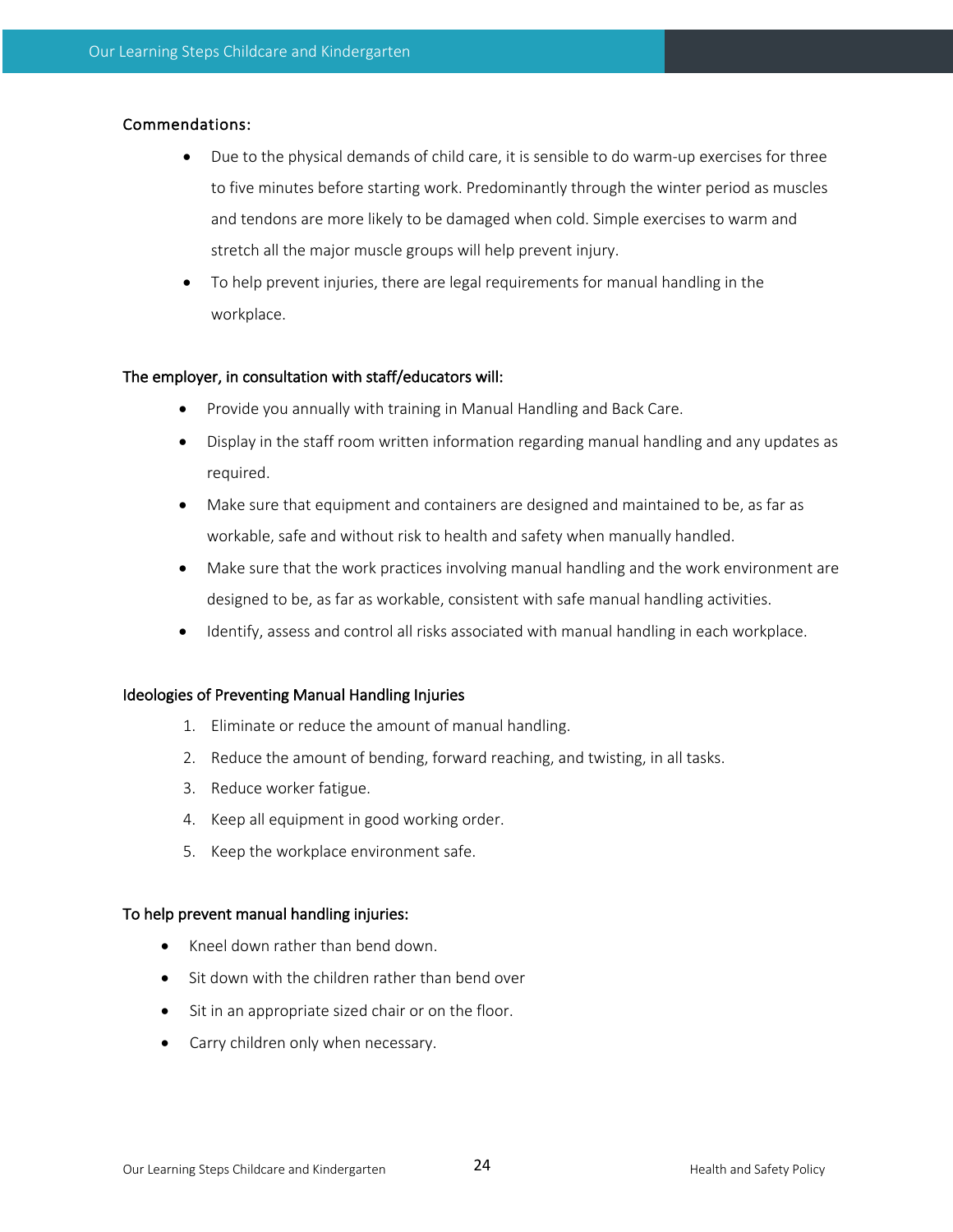- The correct way to carry a child is with one arm under the child's buttocks and the other arm supporting the child's back. At the same time, hold the child facing you, as close to your body as possible.
- *Adults should try to avoid carrying a child on their hip because this can strain the back.*
- When lifting awkward loads, be careful to lift with a balanced and comfortable posture.
- Minimise the need to reach above shoulder level.
	- If necessary use a step ladder.
- Avoid extended reaching forward,
	- For example, leaning into low equipment boxes.
- Share the load if the equipment is heavy, long or awkward.
- To lift a child out of a cot, it is vital to put the side down of the cot first, lean against the cot and raise the child as close as possible to your body. Do not stretch over and lift.
- When sliding, pulling or pushing equipment that is not easy to move, e.g. trestles or gym mats, ask for help and organise a team lift.
- Where possible, rearrange surroundings to meet the needs of both children and adults. Remember these needs when buying furniture and equipment or upgrading facilities.
- Use equipment and furniture that can be moved around as safely and easily as possible.
- To complete lengthy writing tasks, e.g. program planning, sit at an appropriate adult sized chair at an adult sized table.
- Larger children to climb up steps/ladder provided to change table.

# Avoid Twisting when Lifting

Many injuries result from twisting while lifting. To avoid this:

- Move equipment when children are not around.
- Rearrange storage so that it is easier and safer to replace and remove items.
- Lift only within the limits of your strength.
- Use beds and equipment that are easy to move.
- Make sure you can see where you are going when carrying equipment or children.
- Be especially careful when lifting a child with special needs.

# Avoid Accidents with Careful Housekeeping

Good housekeeping means fewer accidents. Check that: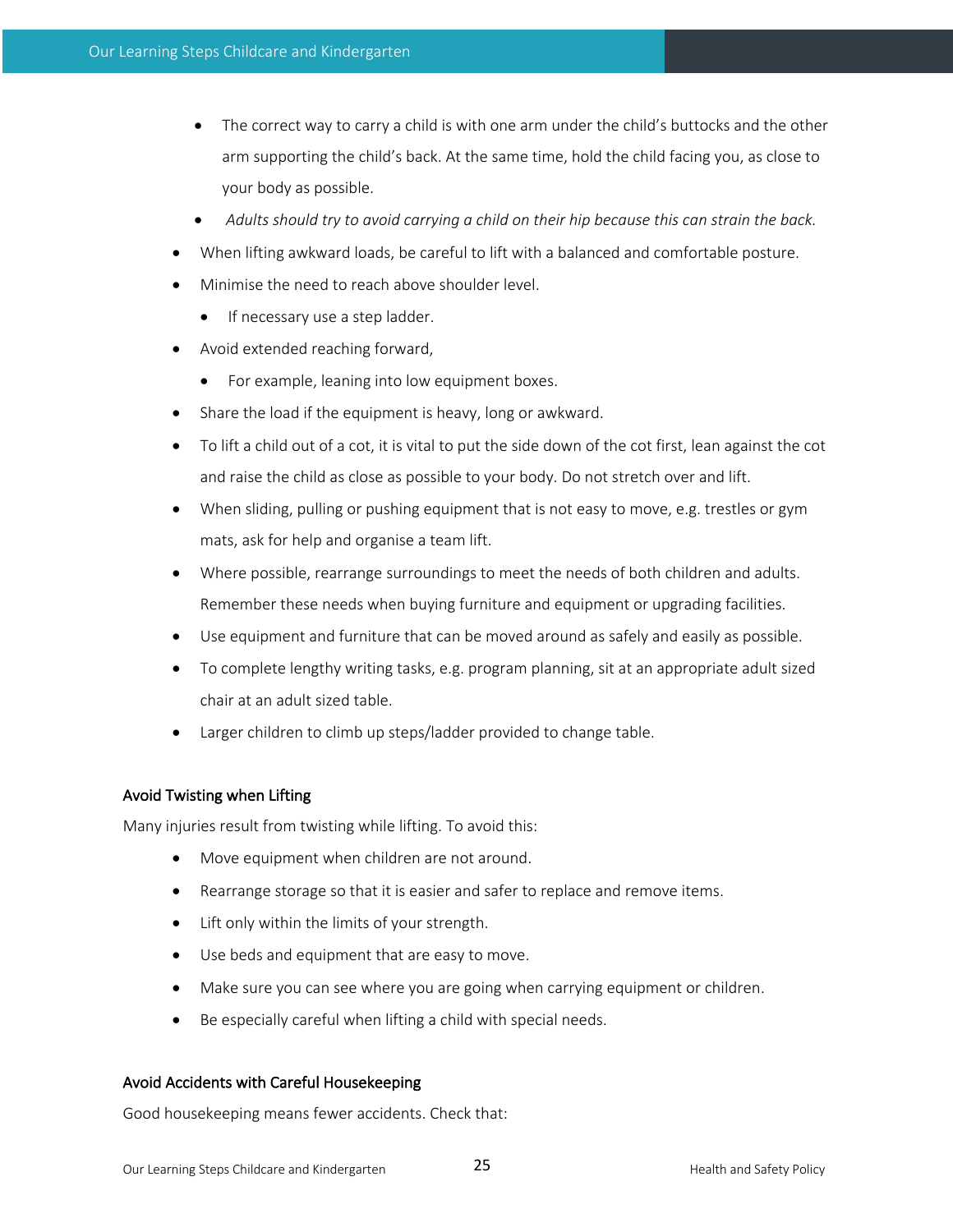- The floors and other walking surfaces are uncluttered, even and non-slippery.
- The workplace is tidy.
- There is adequate space to perform each task.
- Equipment is maintained regularly.
- Lighting is adequate.

#### How to Lift Safely

- 1. Place your feet in a stride position.
- 2. Keep your breastbone as elevated as possible.
- 3. Bend your knees.
- 4. Brace your stomach muscles.
- 5. Hold the object close to your centre of gravity, i.e. around your navel.
- 6. Move your feet not your spine.
- 7. Prepare to move in a forward-facing direction
- 8. Ask for help when it is not possible to lift on your own.

#### How to Organise a Team Lift

- 1. Ask a colleague who is willing and able to help. *Ideally the colleague should be fairly well matched with you in size and strength*.
- 2. Agree on a plan of action.

A coordinated movement during a lift is important.

3. Timing is important for co-ordination.

One person should act as a team leader and 'call' the lift.

#### How to Assess the Correct Storage and Shelving Height

Correct storage and shelving height is important to prevent slips, falls and strains:

- The best height range for handling loads is around waist level.
- The acceptable height for lifting is any point between the individual's knuckle and shoulder.
- Seldom-used objects can be stored at the shoulder-to-raised arm height (use ladders to avoid stretching).
- Avoid storing objects at a level between an individual's knuckles and the floor.
- Mechanical aids such as ladders and trolleys should be used where possible to avoid lifting.